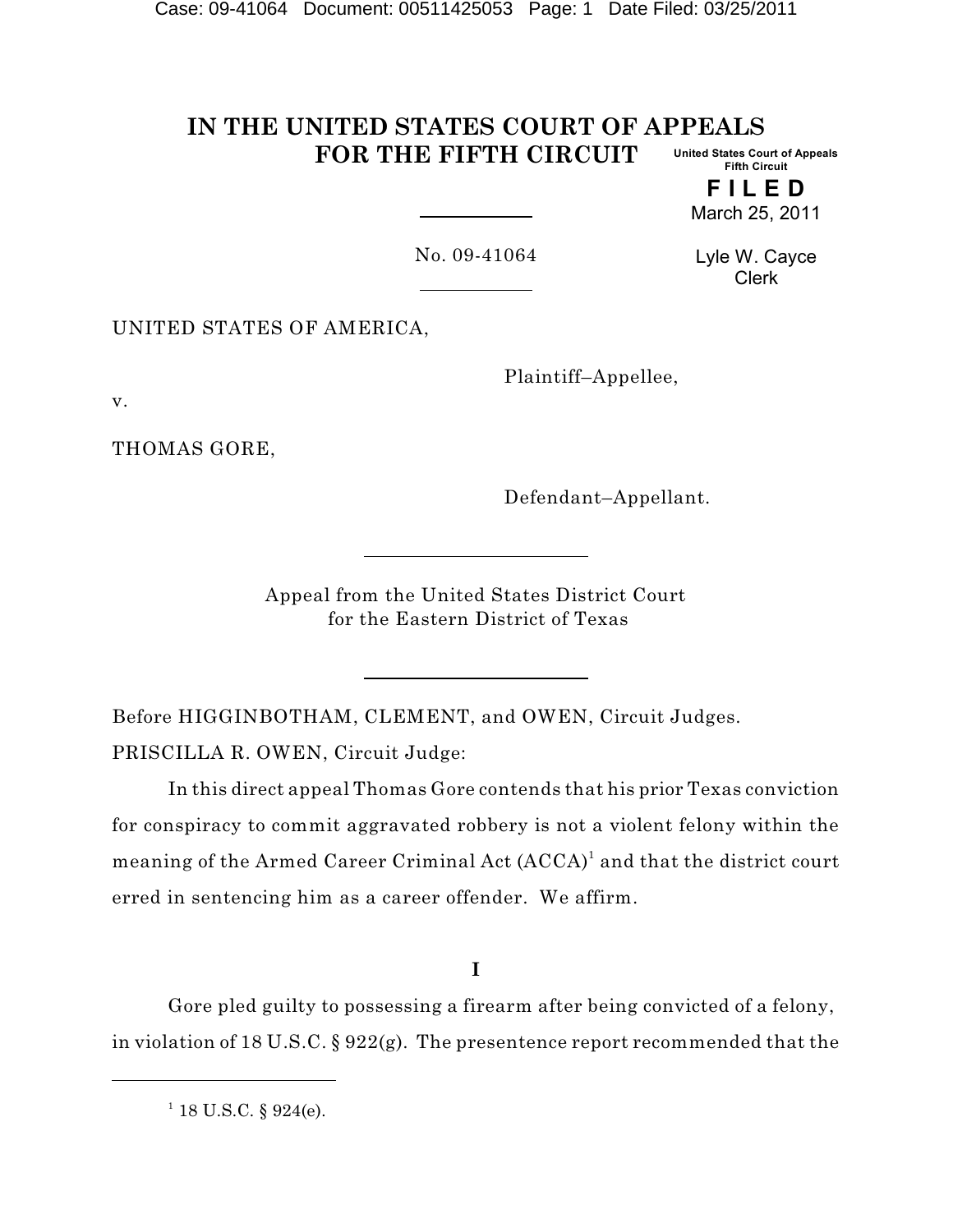district court sentence Gore as a career offender pursuant to the ACCA based on Gore's three prior state convictions, two for serious drug offenses and the other for conspiracy to commit aggravated robbery. Gore objected to the presentence report, arguing that conspiracy to commit aggravated robbery is not a violent felony under the ACCA and that he therefore should be sentenced within a Guidelines range of 33-41 months of imprisonment. The district court overruled the objection and sentenced Gore to 180 months of imprisonment. This appeal followed.

# **II**

We review de novo the district court's interpretation and application of a statute. $^{2}$  The ACCA provides that a defendant convicted for possession of a firearm is subject to a mandatory sentence of fifteen years' imprisonment if he has three prior convictions "for a violent felony or a serious drug offense, or both."<sup>3</sup> The ACCA defines "violent felony" to include "any crime punishable by imprisonment for a term exceeding one year" that

(i) has as an element the use, attempted use, or threatened use of physical force against the person of another; or

(ii) is burglary, arson, or extortion, involves use of explosives, or otherwise involves conduct that presents a serious potential risk of physical injury to another. 4

It is undisputed that conspiracy to commit aggravated robbery is a crime that is punishable by imprisonment for a term exceeding one year. $^5$ 

*United States v. Harrimon*, 568 F.3d 531, 533 (5th Cir.), *cert. denied*, 130 S. Ct. 1015 <sup>2</sup> (2009).

 $3$  18 U.S.C. § 924(e)(1).

<sup>&</sup>lt;sup>4</sup> *Id.* § 924(e)(2)(B).

<sup>&</sup>lt;sup>5</sup> See TEX. PENAL CODE § 29.03(b) (defining aggravated robbery as a "felony of the first degree"); *id*. § 15.02(d) (defining criminal conspiracy as an offense that "is one category lower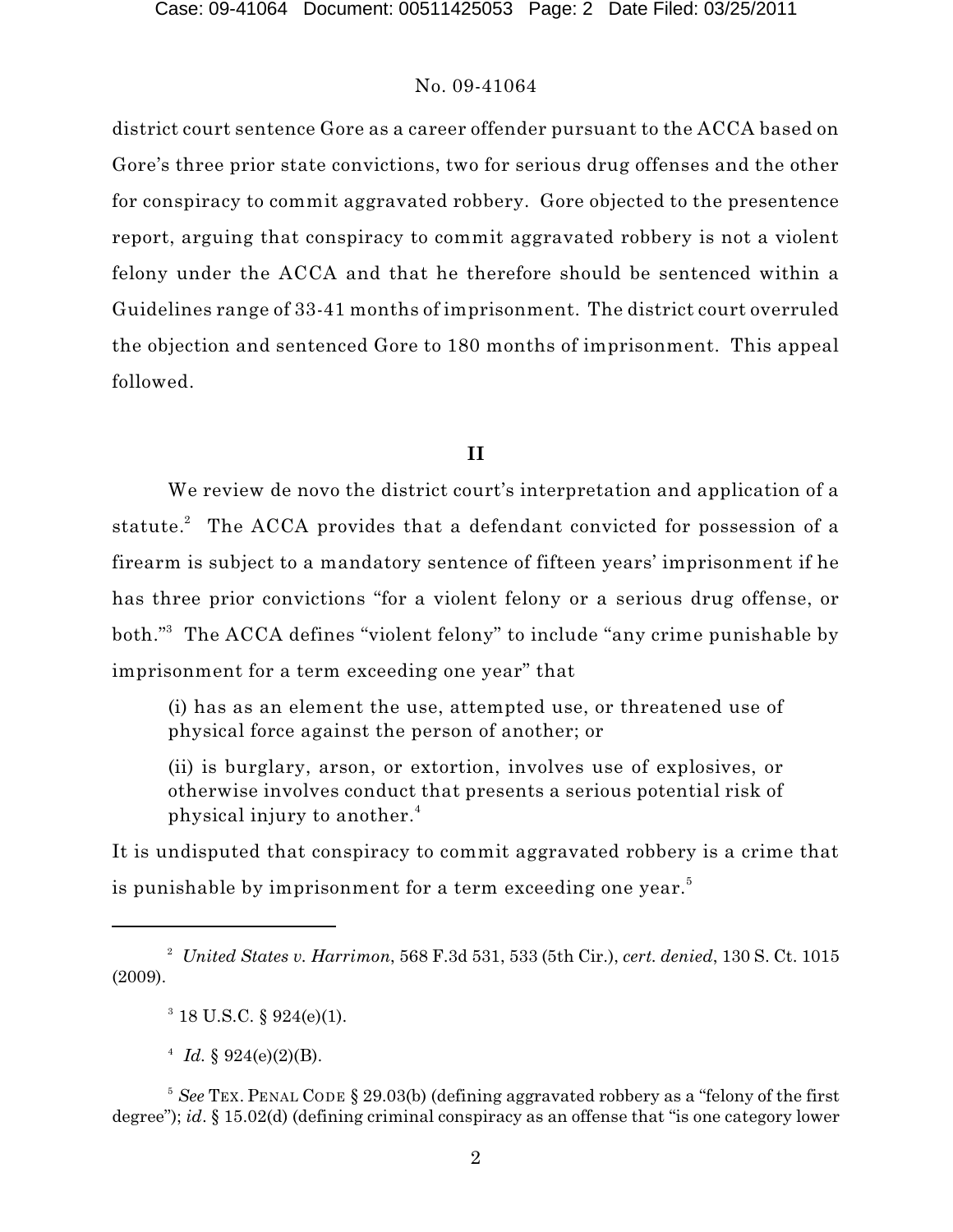## **A**

Gore contends, and we agree, that under Texas law, a conviction for conspiracy to commit aggravated robbery does not have "as an element the use, attempted use, or threatened use of physical force against the person of another."<sup>6</sup> Three Texas statutes must be considered to obtain the elements of the offense of conspiracy to commit aggravated robbery. The first is the conspiracy statute, Texas Penal Code § 15.02, which provides that

A person commits criminal conspiracy if, with intent that a felony be committed:

(1) he agrees with one or more persons that they or one or more of them engage in conduct that would constitute the offense; and

(2) he or one or more of them performs an overt act in pursuance of the agreement. $^7$ 

When a conspiracy offense is at issue, our analysis includes "an examination of the elements of the target offense of the conspiracy conviction." 8 Accordingly, we must consider the elements of the aggravated robbery statute and the statute upon which it expressly builds, the robbery statute. The Texas robbery statute, Texas Penal Code § 29.02, provides that

A person commits an offense if, in the course of committing theft as defined in Chapter 31 and with intent to obtain or maintain control of the property, he:

than the most serious felony that is the object of the conspiracy"); *id*. § 12.33(a) ("An individual adjudged guilty of a felony of the second degree shall be punished by imprisonment in the Texas Department of Criminal Justice for any term of not more than 20 years or less than 2 years.").

 $6$  18 U.S.C. § 924(e)(2)(B)(i).

<sup>&</sup>lt;sup>7</sup> Tex. Penal Code § 15.02(a).

<sup>&</sup>lt;sup>8</sup> United States v. Coleman, 609 F.3d 699, 705 (5th Cir. 2010) (analyzing the elements of a conspiracy offense to determine whether the business practice exception to the federal felon in possession statute applied to defendant).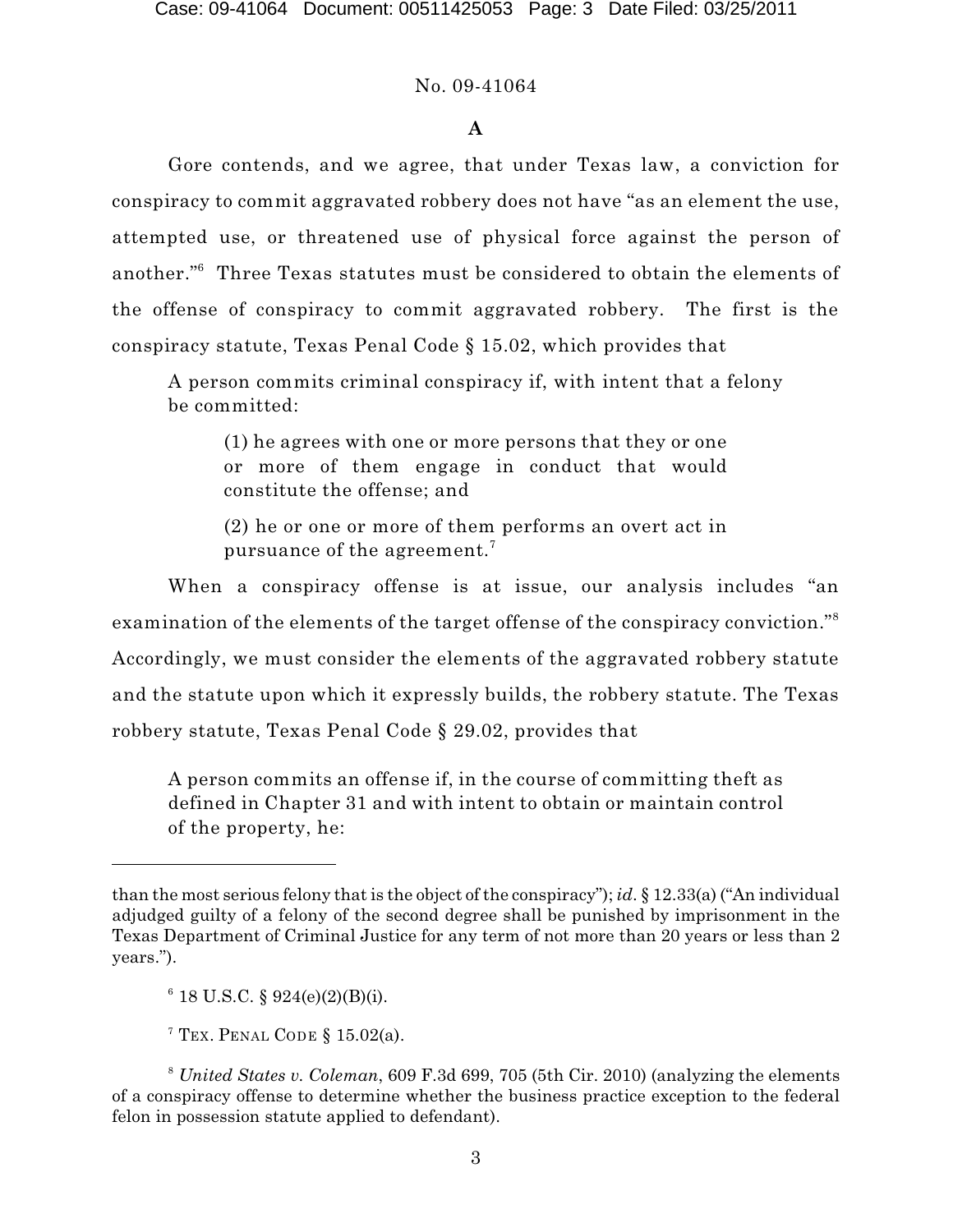(1) intentionally, knowingly, or recklessly causes bodily injury to another; or

(2) intentionally or knowingly threatens or places another in fear of imminent bodily injury or death. $^{\rm 9}$ 

The Texas aggravated robbery statute, Texas Penal Code § 29.03, provides that

A person commits an offense when he commits robbery as defined in Section 29.02, and he:

(1) causes serious bodily injury to another;

(2) uses or exhibits a deadly weapon; or

(3) causes bodily injury to another person or threatens or places another person in fear of imminent bodily injury or death, if the other person is:

(A) 65 years of age or older; or

(B) a disabled person. 10

A factfinder could convict a defendant of conspiracy to commit aggravated robbery by concluding that there was an agreement to (1) commit robbery and (2) engage in one or more of the acts enumerated in the aggravated robbery statute, without finding that physical force against the person of another was actually used or that there was an attempted or threatened use of such force. $^{\rm 11}$ Accordingly, conspiracy to commit aggravated robbery does not come within the definition of "violent felony" in subsection (i) of 18 U.S.C. § 924(e)(2)(B).<sup>12</sup>

<sup>10</sup> Id. § 29.03(a).

<sup>11</sup> See, *e.g.*, *Thompson v. State*, 54 S.W.3d 88, 95 (Tex. App.—Tyler 2001, pet. denied) (concluding that the act of using deception to separate two intended robbery victims satisfied the overt-act requirement of a conspiracy to commit robbery).

<sup>12</sup> See United States v. White, 571 F.3d 365, 369 (4th Cir. 2009) (holding that a conviction under North Carolina law for conspiracy to commit robbery with a dangerous weapon "does not have 'as an element the use, attempted use, or threatened use of physical force against the person of another'"), *cert. denied*, 130 S. Ct. 1140 (2010); *United States v. King*, 979 F.2d 801, 803 (10th Cir. 1992) (holding that a conviction under New Mexico law for conspiracy to commit armed robbery was not a violent felony within the meaning of

 $^9$  Tex. Penal Code § 29.02(a).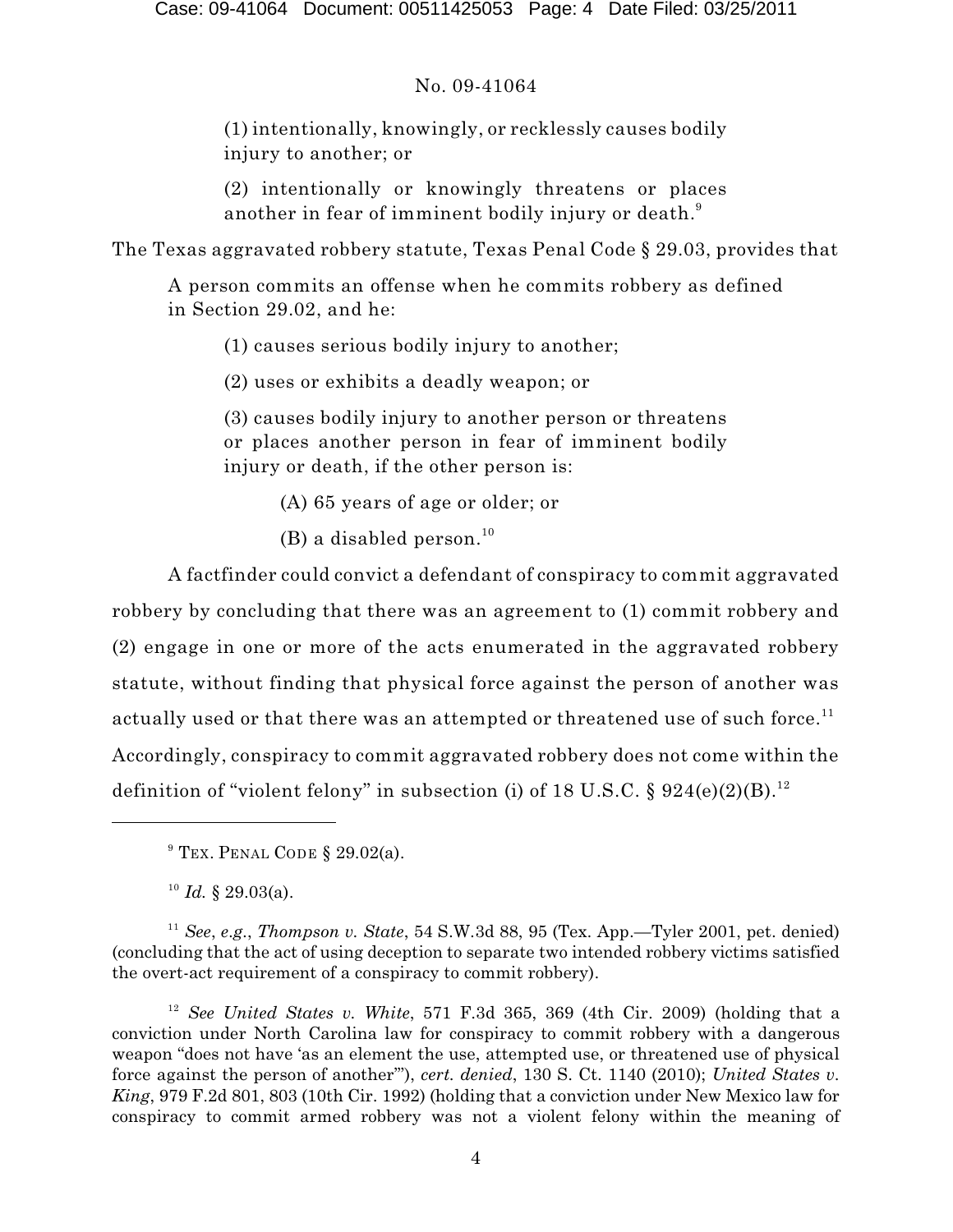We respectfully disagree with the Third Circuit's reasoning in this regard. That court held that a conspiracy to commit robbery came within the "force" clause because Pennsylvania law, under which the prior conviction was obtained, "requires that the crime that was the object of the conspiracy be defined for the jury" and therefore that "the elements of criminal conspiracy to commit robbery ... subsume the elements of robbery."<sup>13</sup> In our view, this conclusion was incorrect. "[A]n element of a crime is a fact that must be proven beyond a reasonable doubt to obtain conviction." $^{14}$  The state of Pennsylvania could obtain a conviction of conspiracy without proving beyond a reasonable doubt that the defendant committed the crime that was the conspiracy's object.

# **B**

The primary question presented by this appeal is whether a conviction under Texas law for conspiracy to commit aggravated robbery is within what many courts have called the "residual clause"<sup>15</sup> of the definition of "violent felony," which is the phrase "or otherwise involves conduct that presents a serious potential risk of physical injury to another" that follows the enumerated offenses (burglary, arson, extortion, or an offense that involves use of explosives). Gore's first contention is that applying the familiar "categorical"<sup>16</sup> or "modified

<sup>§ 924(</sup>e)(2)(B)(i) after examining the elements of the New Mexico offense).

<sup>&</sup>lt;sup>13</sup> United States v. Preston, 910 F.2d 81, 86 (3d Cir. 1990).

<sup>&</sup>lt;sup>14</sup> United States v. *Villegas-Hernandez*, 468 F.3d 874, 881 (5th Cir. 2006) (citation and internal quotation marks omitted).

<sup>&</sup>lt;sup>15</sup> See, e.g., *Johnson v. United States, \_\_ U.S. \_\_, 130 S. Ct. 1265, 1274 (2010); <i>Chambers v. United States*, 555 U.S. 122, 129 S. Ct. 687, 689 (2009); *United States v. Davis*, 487 F.3d 282, 285 (5th Cir. 2007).

*See*, *e*.*g*., *James v. United States*, 550 U.S. 192, 201-02 (2007) (determining whether 16 "attempted burglary, as defined by Florida law, is an offense that 'involves conduct that presents a serious potential risk of physical injury to another'" by "employ[ing] the 'categorical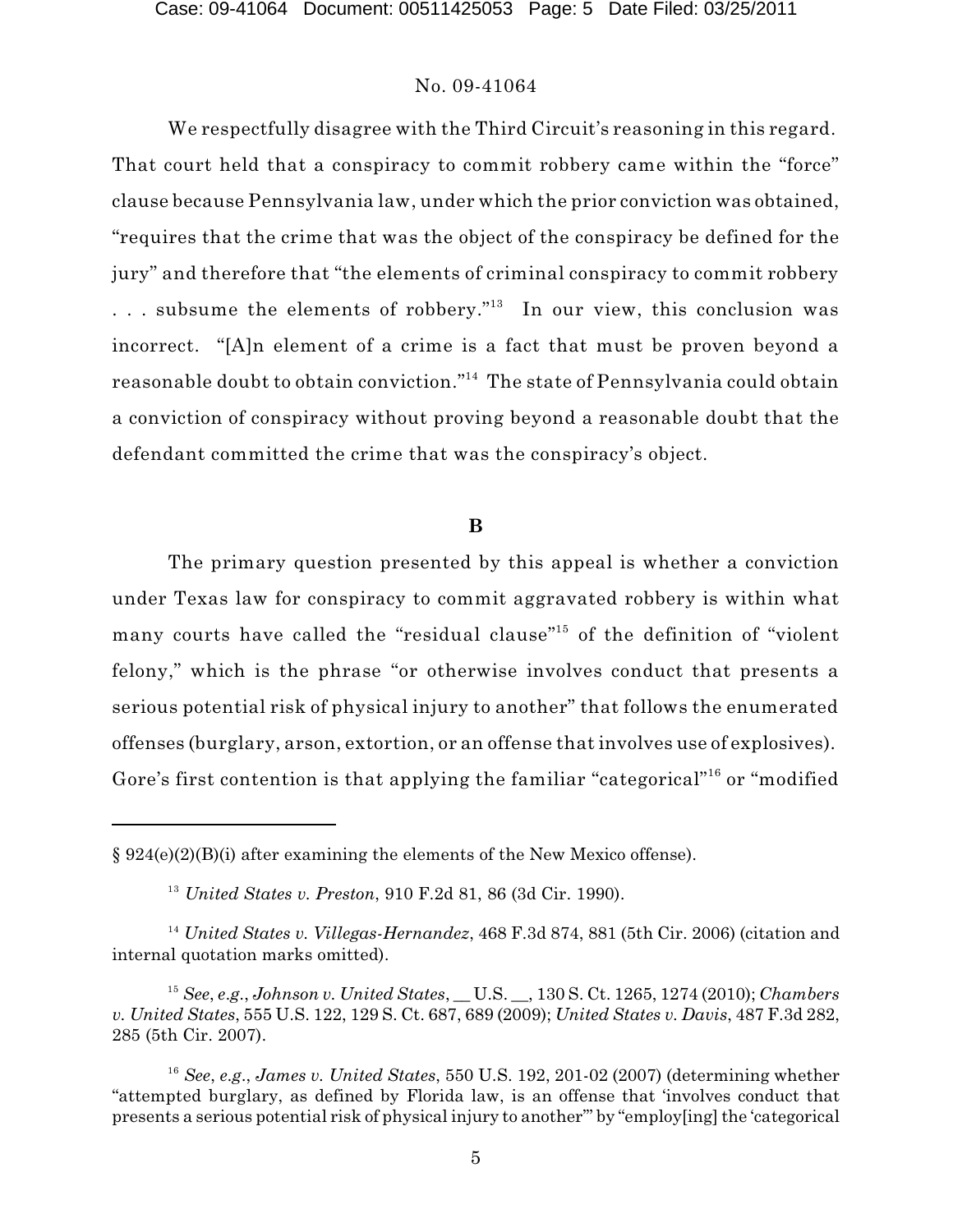categorical" approach, $^{\rm 17}$  rather than considering the actual conduct underlying his prior conviction, compels the conclusion that the statutes defining conspiracy to commit aggravated robbery are over inclusive in that they include conduct that would constitute a "violent felony" and conduct that would not. Gore contends that his prior conviction did not require him to commit an overt act, threaten an individual, or possess a firearm in the commission of the offense.

The only document pertaining to Gore's prior conviction in our record is the indictment. Gore correctly observes that we cannot deduce from the indictment whether his conviction was for a conspiracy to commit conduct described in subsection (a)(3) of the Texas aggravated robbery statute or another subsection of that statute.<sup>18</sup> Gore, Sara Gore, and Ronald Robinette were charged with "intentionally and knowingly with intent that the felony offense of aggravated robbery be committed, agree[ing] among themselves and with one another that [Robinette] would engage in conduct that would constitute the offense of aggravated robbery." The indictment further alleged that Robinette, not Gore, "performed an overt act in pursuance of that agreement," which

approach,'" that is, considering "whether *the elements of the offense* are of the type that would justify its inclusion within the residual provision, without inquiring into the specific conduct of this particular offender"); *Taylor v. United States*, 495 U.S. 575, 598, 602 (1990) (construing the ACCA to mean that enumerated offenses were intended by Congress to be given their "generic, contemporary meaning" and that this approach "generally requires the trial court to look only to the fact of conviction and the statutory definition of the prior offense"; "[t]his categorical approach, however, may permit the sentencing court to go beyond the mere fact of conviction in a narrow range of cases where a jury was actually required to find all the elements of [the] generic [offense]").

<sup>&</sup>lt;sup>17</sup> See, e.g., *Johnson*, 130 S. Ct. at 1273 ("When the law under which the defendant has been convicted contains statutory phrases that cover several different generic crimes, some of which require violent force and some of which do not, the 'modified categorical approach' that we have approved permits a court to determine which statutory phrase was the basis for the conviction by consulting the trial record—including charging documents, plea agreements, transcripts of plea colloquies, findings of fact and conclusions of law from a bench trial, and jury instructions and verdict forms." (internal citation omitted)).

<sup>&</sup>lt;sup>18</sup> See TEX. PENAL CODE § 29.03.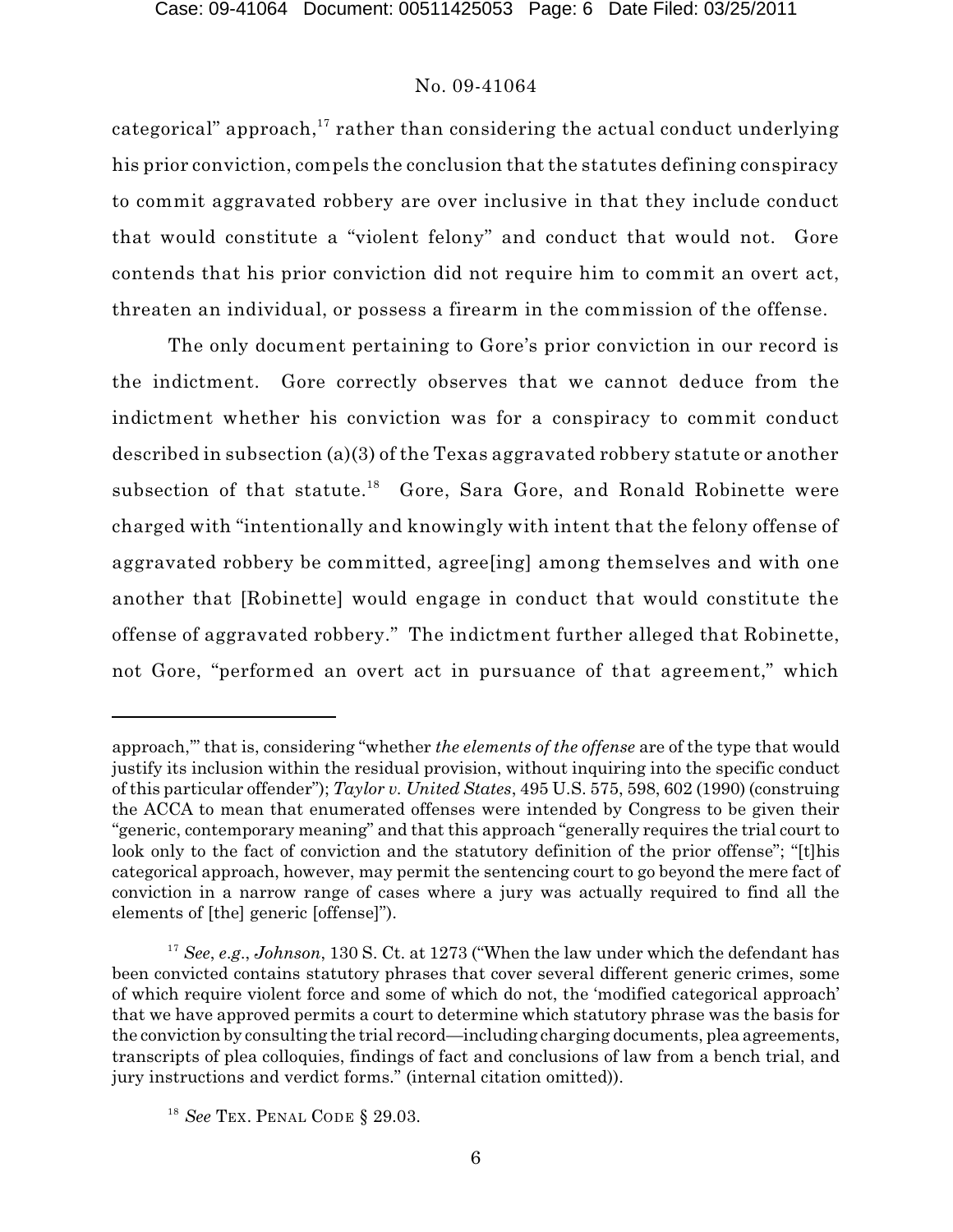included "intentionally and knowingly" placing a woman "in fear of imminent bodily injury and death by using and displaying a deadly weapon, namely a firearm," while committing theft of money from her. The indictment does not charge that the conspiracy specifically contemplated that Robinette would use or exhibit a firearm to place the intended victim in fear of bodily injury or death.

Gore asserts that the least culpable $^{\rm 19}$  means of committing a conspiracy to commit aggravated robbery under Texas law is an agreement to commit robbery and threaten or place a person in fear of imminent bodily injury or death if that person is 65 years of age or older or is disabled. $^{20}$  Gore does not contend that Texas law can plausibly be construed to permit a conviction based on an agreement to recklessly $^{\rm 21}$  cause bodily injury to a person who is disabled or is 65 years or older while committing robbery. $^{22}\,$  Such a construction could arguably be the least culpable means of committing a conspiracy to commit aggravated robbery. While a very literal reading of the three pertinent statutes would allow a conviction based on such an agreement, we note that applying the categorical

<sup>&</sup>lt;sup>19</sup> See, e.g., *Johnson*, 130 S. Ct. at 1269 (analyzing whether a prior conviction for battery was a "violent felony" within the meaning of the ACCA by considering "the least of" three disjunctive means of committing the offense under a state statute and concluding "nothing in the record of . . . conviction permitted the District Court to conclude that it rested upon anything more than the least of these acts"); *United States v. Rosas-Pulido*, 526 F.3d 829, 831 (5th Cir. 2008) (explaining that in determining if a prior conviction was for a "crime of violence" within the meaning of the United States Sentencing Guidelines, "we 'consider each aspect of the offense's definition, including alternative bases for conviction, and determine whether the least culpable act constituting a violation of that statute constitutes [an enumerated offense]'" (brackets omitted)(quoting *UnitedStates v. Gonzalez-Ramirez*, 477 F.3d 310, 315-16 (5th Cir. 2007)).

<sup>&</sup>lt;sup>20</sup> See Tex. Penal Code § 29.03(a)(3).

<sup>&</sup>lt;sup>21</sup> See id. § 29.02(a)(1) (defining "robbery," an element of aggravated robbery, to include "recklessly" causing bodily injury to another in the course of committing theft and with the intent to obtain or maintain control of the property).

<sup>&</sup>lt;sup>22</sup> See id. § 29.03(a)(3) (requiring, in relevant part, "bodily injury" to a person who is disabled or 65 years or older in order for robbery to become aggravated robbery under this subsection).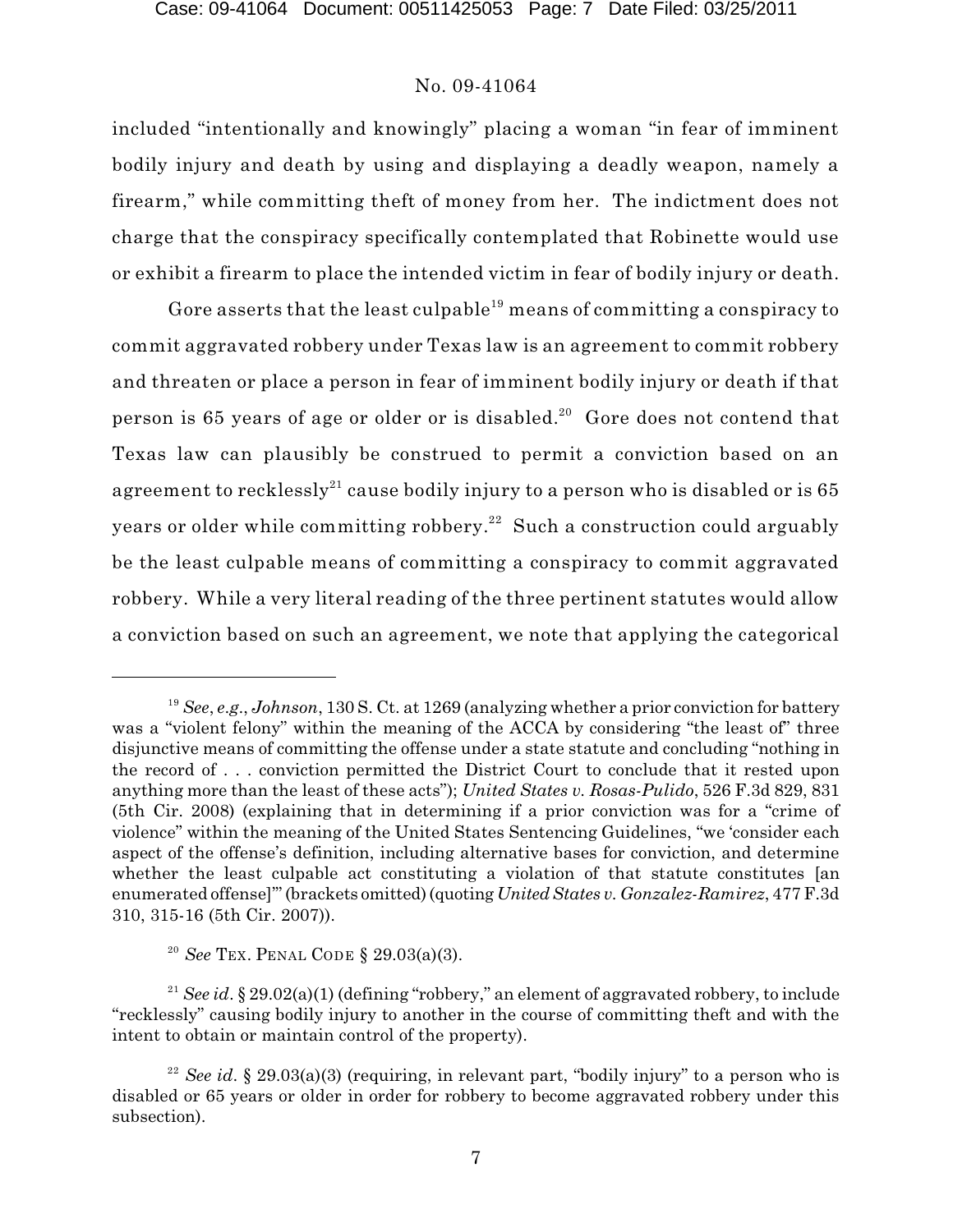approach does not require courts to conceive of every imaginable means by which a statute might possibly be violated. The Supreme Court has explained that

to find that a state statute creates a crime outside the generic definition of a listed crime in a federal statute requires more than the application of legal imagination to a state statute's language. It requires a realistic probability, not a theoretical possibility, that the State would apply its statute to conduct that falls outside the generic definition of a crime. 23

The Supreme Court has held that a defendant "must at least point to his own case or other cases in which the state courts in fact did apply the statute in the special (nongeneric) manner for which he argues." $^{24}$  Gore has not done so nor attempted to do so. We therefore accept, with one modification, Gore's contention that the least culpable means of committing conspiracy to commit aggravated robbery under Texas law is to agree to 1) commit robbery and 2) threaten or place a person, who is 65 years of age or older or is disabled, in fear of imminent bodily injury or death. $^{25}\,$  Gore attempts to ignore the requirement under Texas law that one or more of the conspirators "performs an overt act in pursuance of the agreement" as an element of a conviction for conspiracy. $^{26}$  Gore could not have been convicted unless an overt act in pursuance of the conspiracy was performed.

We must determine, therefore, whether the least culpable means of committing aggravated robbery under Texas law, including an overt act by one

<sup>&</sup>lt;sup>23</sup> Gonzales v. Duenas-Alvarez, 549 U.S. 183, 193 (2007).

 $^{24}$   $Id.$ 

<sup>&</sup>lt;sup>25</sup> See Tex. Penal Code § 29.03(a)(3).

*See id*. § 15.02(a)(2). 26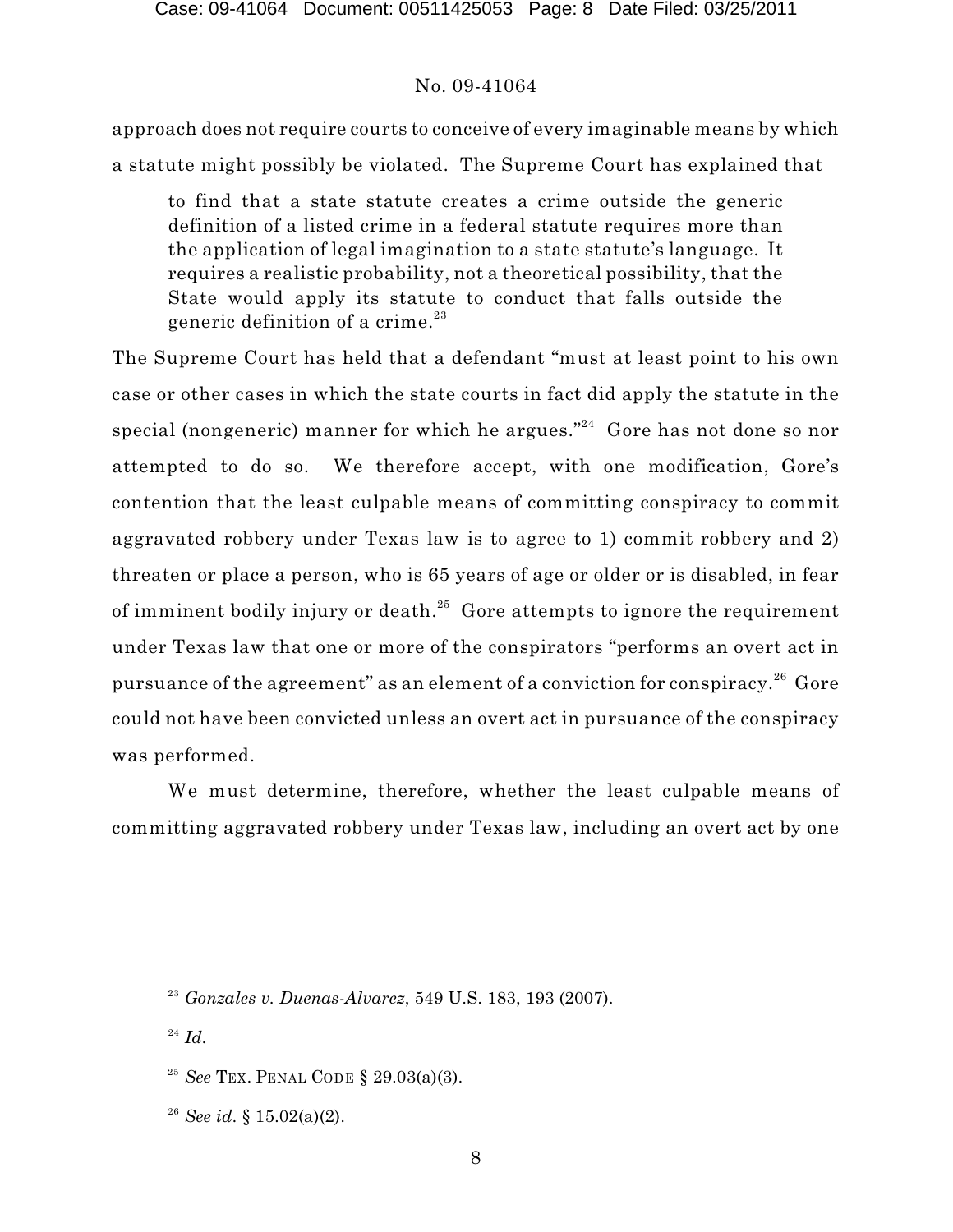of the conspirators, "involves conduct that presents a serious potential risk of physical injury to another."<sup>27</sup>

## **III**

Gore asserts that the residual clause of the ACCA categorically excludes conspiracy offenses, arguing that if Congress had intended for the residual clause to include conspiracies, it would have said so.<sup>28</sup> Gore relies upon our court's decision in *United States v. Martinez*, in which we held that a conviction under Texas law for attempted burglary was not a "violent felony" within the meaning of the ACCA. $^{29}$  Part of our reasoning in that case was that "if Congress

 $2^7$  18 U.S.C. § 924(e)(2)(B)(ii).

<sup>28</sup> See, e.g., 18 U.S.C. §  $3559(c)(2)(F)(i)$ , defining "serious violent felony":

(F) the term "serious violent felony" means–

(i) a Federal or State offense, by whatever designation and wherever committed, consisting of murder (as described in section 1111); manslaughter other than involuntary manslaughter (as described in section 1112); assault with intent to commit murder (as described in section 113(a)); assault with intent to commit rape; aggravated sexual abuse and sexual abuse (as described in sections 2241 and 2242); abusive sexual contact (as described in sections  $2244(a)(1)$  and  $(a)(2)$ ); kidnapping; aircraft piracy (as described in section 46502 of Title 49); robbery (as described in section 2111, 2113, or 2118); carjacking (as described in section 2119); extortion; arson; firearms use; firearms possession (as described in section 924(c)); or attempt, *conspiracy*, or solicitation *to commit any of the above offenses*; and

(ii) any other offense punishable by a maximum term of imprisonment of 10 years or more that has as an element the use, attempted use, or threatened use of physical force against the person of another or that, by its nature, involves a substantial risk that physical force against the person of another may be used in the course of committing the offense . . . .

(emphasis added).

 $29$  954 F.2d 1050, 1054 (5th Cir. 1992).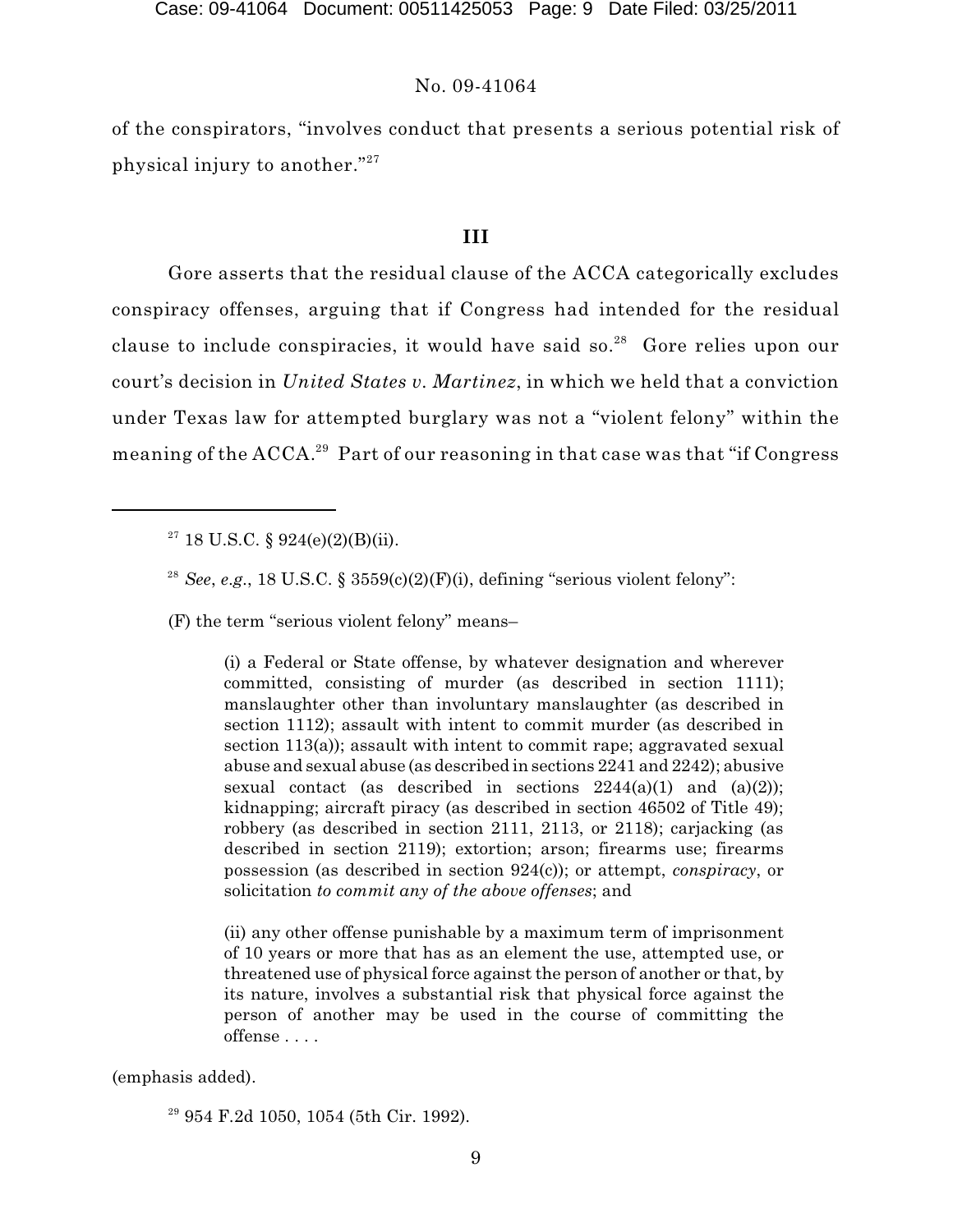had wished to include attempted burglary as an offense warranting sentence enhancement, it easily could have done so."<sup>30</sup> We observed that "[t]he Government . . . presents no argument from the legislative history that the Congress even considered including the crime of attempted burglary—or any other attempt—when it was considering § 924(e)." $^{\rm 31}$ 

Our decision in *Martinez* issued more than a decade before the Supreme Court's decision in *James v. United States*, in which the Supreme Court held that attempted burglary as defined by Florida law was a "violent felony" within the meaning of the ACCA's residual clause.<sup>32</sup> In *James*, the Court expressly rejected the argument that the ACCA categorically excludes "attempt" offenses from the residual clause. $^{\rm 33}$  The Court first examined the text and structure of the ACCA. $^{34}$  The Court reasoned that "the most relevant common attribute of the enumerated offenses of burglary, arson, extortion, and explosives use is not 'completion."<sup>35</sup> Instead, these enumerated offenses "create significant risks of bodily injury or confrontation that might result in bodily injury."<sup>36</sup> The Court concluded, "[n]othing in the statutory language supports the view that Congress intended to limit this category solely to completed offenses." 37

The Supreme Court in *James* then examined the legislative history of the ACCA. We will not repeat that discussion here, in the interest of brevity. We

 $^{31}$  *Id*.

- $32\,550$  U.S. 192, 195 (2007).
- <sup>33</sup> Id. at 198.
- $^{34}$  *Id.* at 198-200.
- <sup>35</sup> *Id.* at 199.
- *Id*. 36
- <sup>37</sup> *Id.* at 200.

<sup>&</sup>lt;sup>30</sup> Id. at 1053.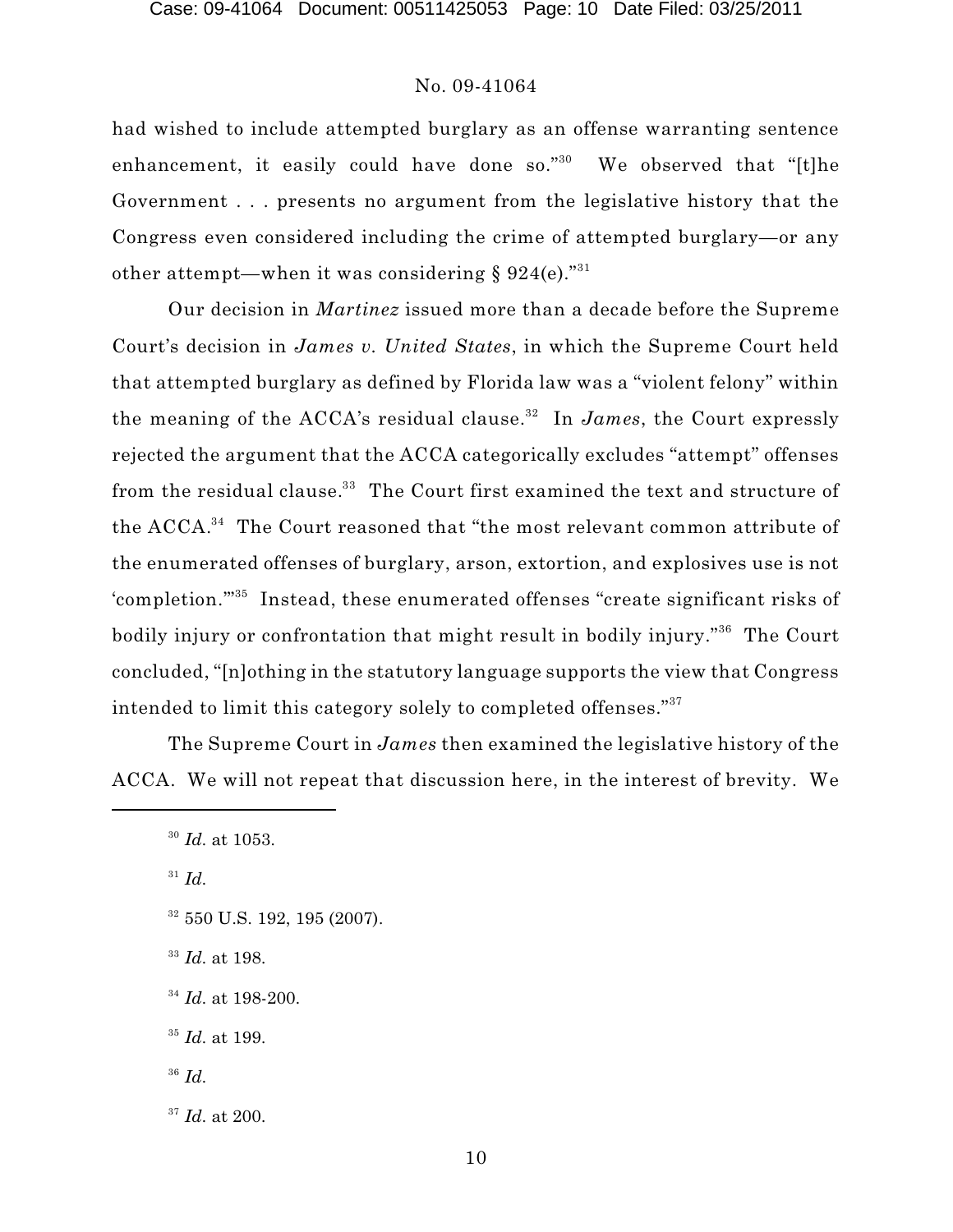note only that the Court recognized that in the deliberations leading up to the ACCA's adoption in 1984, the House rejected a version that would have imposed increased incarceration periods if there were two prior convictions for "'any robbery or burglary offense, *or a conspiracy or attempt to commit such an* offense."<sup>38</sup> However, the Court then noted that Congress expanded the range of predicate offenses under the ACCA in 1986, and, therefore, the Court concluded that "Congress' rejection of express language including attempt offenses in the 1984 provision is not dispositive. Congress did not consider, much less reject, any such language when it enacted the 1986 amendments."<sup>39</sup> The Court held that what Congress "did consider, and ultimately adopted, was a broadly worded residual clause that does not by its terms exclude attempt offenses, and whose reach is broad enough to encompass at least some such offenses." $^{\scriptscriptstyle 40}$ 

The Supreme Court's reasoning with regard to attempted offenses and Congress' intent in adopting the residual clause applies with equal force to conspiracies. The residual clause does not by its terms exclude all conspiracy offenses. Its "reach is broad enough to encompass at least some such offenses." $^{\scriptscriptstyle 41}$ We therefore reject Gore's argument to the contrary.

# **IV**

Gore contends that his prior offense of conspiring to commit aggravated robbery does not present "a serious potential risk of physical injury to another" because he did not commit any overt act, he did not threaten an individual or possess a firearm, and he was not in the vicinity of any robbery. He also notes

- *Id*. 40
- $^{41}$  *Id*.

<sup>&</sup>lt;sup>38</sup> *Id.* (quoting S. 52, 98th Cong., 2d Sess.,  $\S$  2 (1984)).

<sup>&</sup>lt;sup>39</sup> *Id.* at 201.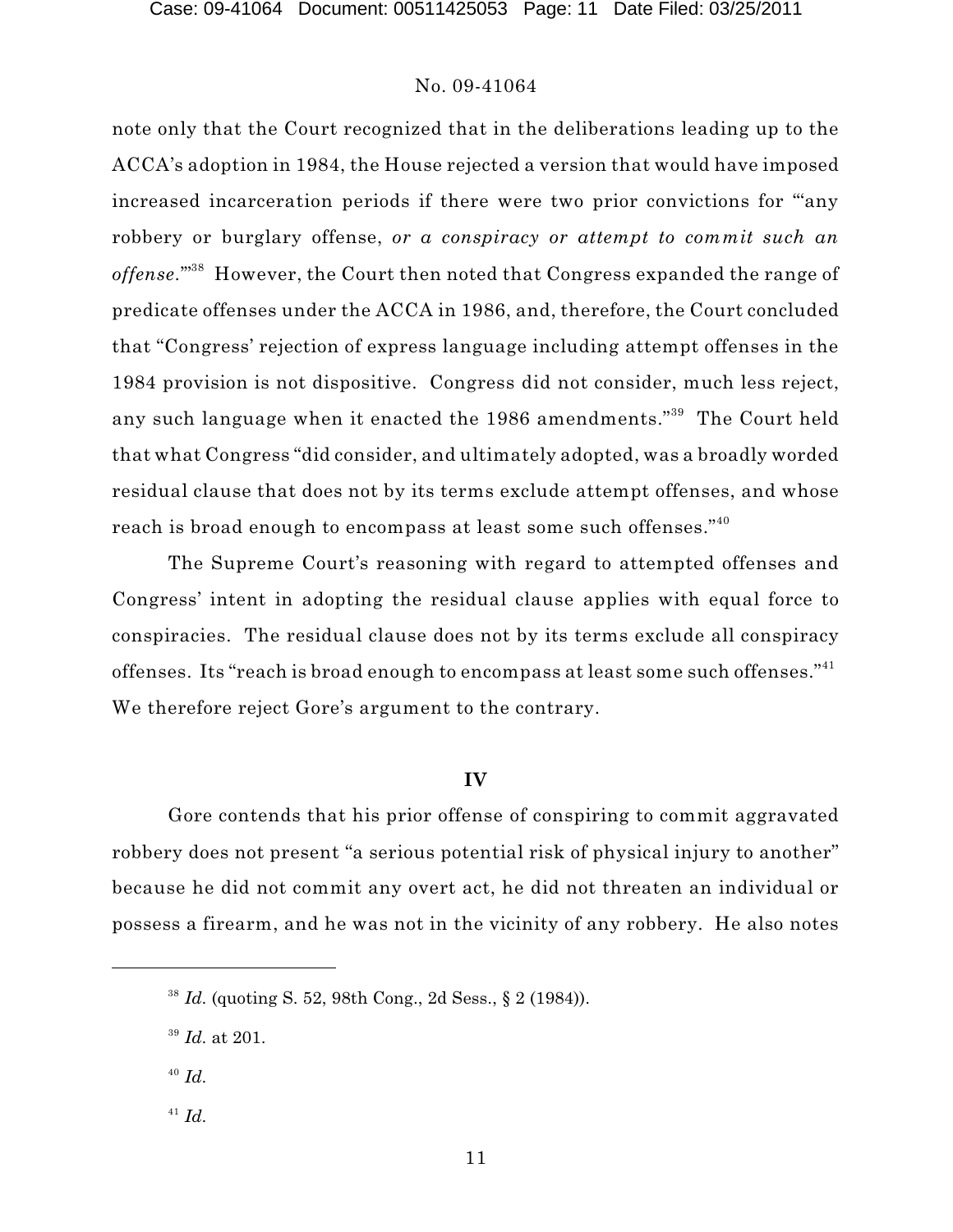that under Texas law, merely stating "I've got a gun" satisfies the requirement of threatening or placing a person in fear of imminent bodily injury or death. $^{42}$ Possession of a gun is not necessary.

In determining if a prior conviction is a "violent felony," we are guided by three relatively recent decisions of the Supreme Court construing and applying the ACCA's residual clause, *James v. United States*,<sup>43</sup> Begay v. United States,<sup>44</sup> and *Chambers v. United States*.<sup>45</sup> These precedents persuade us that Gore's conviction for conspiracy to commit aggravated robbery was a crime that presented a serious potential risk of physical injury to another.

In *James*, the Supreme Court concluded that in order to determine whether an offense, including an "attempt" offense, was a "violent felony" within the meaning of § 924(e)(2)(B)(ii)'s residual clause, courts consider "whether *the elements of the offense* are of the type that would justify its inclusion within the residual provision, without inquiring into the specific conduct of this particular offender." $^{46}$  The Court then observed that although the Florida attempt statute under consideration was broad, "the Florida Supreme Court has considerably narrowed its application in the context of attempted burglary, requiring an 'overt act directed toward entering or remaining in a structure or conveyance."<sup>47</sup> "Mere preparation is not enough" under Florida law, the Supreme Court observed.<sup>48</sup> The Supreme Court then framed its inquiry under the residual

<sup>45</sup> 555 U.S. 122, 129 S. Ct. 687 (2009).

 $46$  550 U.S. at 202.

<sup>47</sup> Id. (quoting *Jones v. State*, 608 So. 2d 797, 799 (Fla. 1992)).

*Id*. 48

*See United States v. Davis*, 487 F.3d 282, 286 (5th Cir. 2007). 42

<sup>&</sup>lt;sup>43</sup> 550 U.S. 192 (2007).

<sup>&</sup>lt;sup>44</sup> 553 U.S. 137 (2008).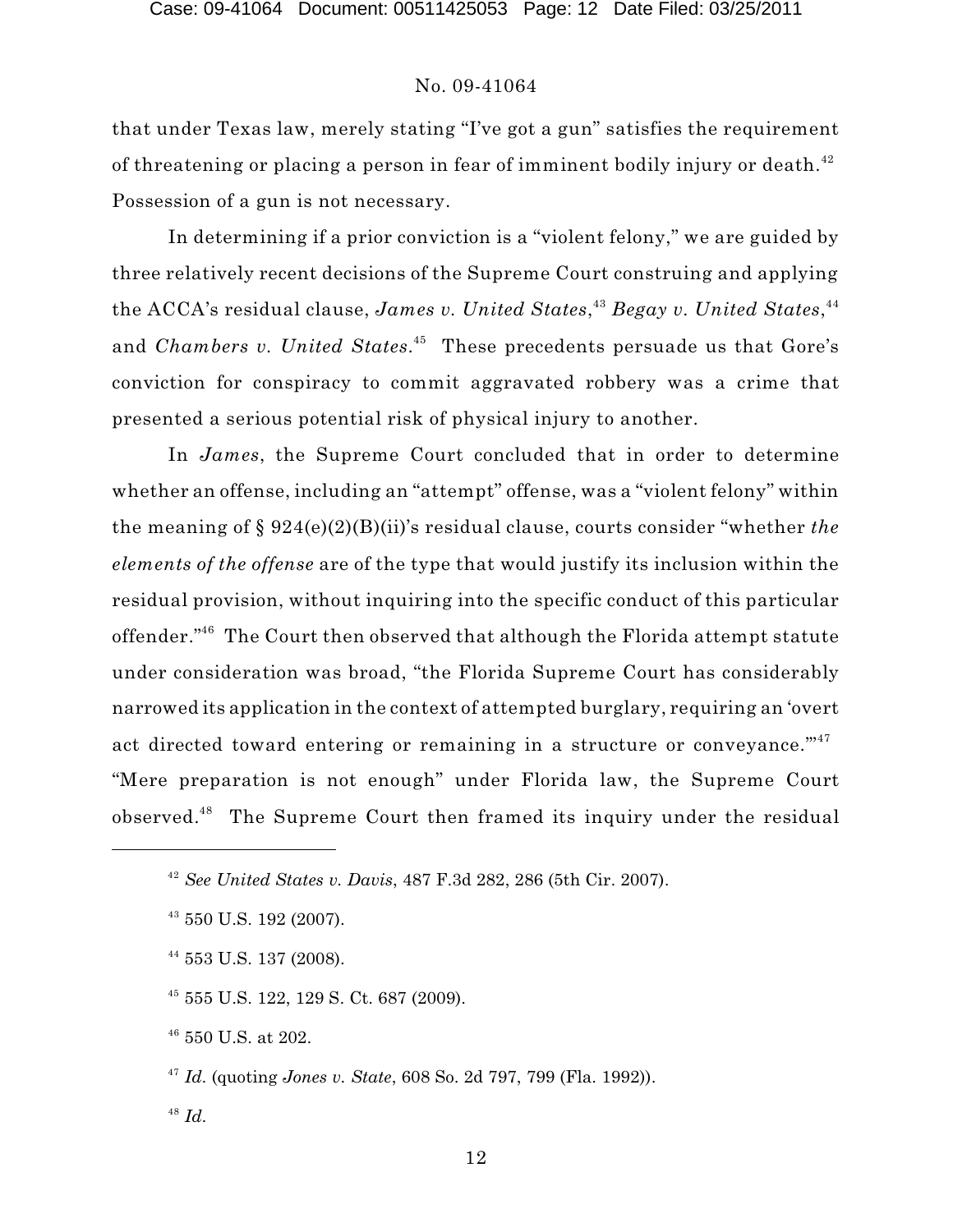clause in that case: "The pivotal question, then, is whether overt conduct directed toward unlawfully entering or remaining in a dwelling, with the intent to commit a felony therein, is 'conduct that presents a serious potential risk of physical injury to another.'" 49

Texas law requires "an overt act in pursuance of the agreement" as an element of a conspiracy conviction.<sup>50</sup> This is similar to the Model Penal Code's requirement of "an overt act in pursuance of such conspiracy" except when the object of the conspiracy is to commit a felony in the first or second degree.<sup>51</sup> While we have found no Texas cases delineating the outer limits of what constitutes an overt act, Texas courts have held that the overt act need not itself be a criminal act but must take "the conspiracy beyond a mere meeting of the minds."<sup>52</sup> The overt act must be taken in pursuance of the "agreement," which must be that the conspirators agree, "with the intent that a felony be committed," that "they or one or more of them engage in conduct that would constitute the offense."<sup>53</sup> Applying the "least culpable," "modified categorical approach," Gore could not have been convicted under Texas law and his indictment unless he, with intent that a felony be committed, agreed that

<sup>&</sup>lt;sup>49</sup> *Id.* at 203 (quoting 18 U.S.C. § 924(e)(2)(B)(ii)).

 $50$  Tex. Penal Code § 15.02(a)(2).

 $51$  MODEL PENAL CODE § 5.03(5) ("Overt Act. No person may be convicted of conspiracy to commit a crime, other than a felony of the first or second degree, unless an overt act in pursuance of such conspiracy is alleged and proved to have been done by him or by a person with whom he conspired.").

 $52$  *McCann v. State*, 606 S.W.2d 897, 900 (Tex. Crim. App. 1980) (holding that an overt act in furtherance of a conspiracy to commit burglary of a habitation had been shown by evidence that the conspirators discussed robbing a safe located in a home, one of them drew a sketch of the home and the layout of the utility room in which the safe was located, they drove to the home and into its driveway, one of them pointed out a sliding glass door that was usually left open for the maid, and there were discussions about how to split the contents of the safe among the conspirators).

 $53$  Tex. Penal Code § 15.02(a).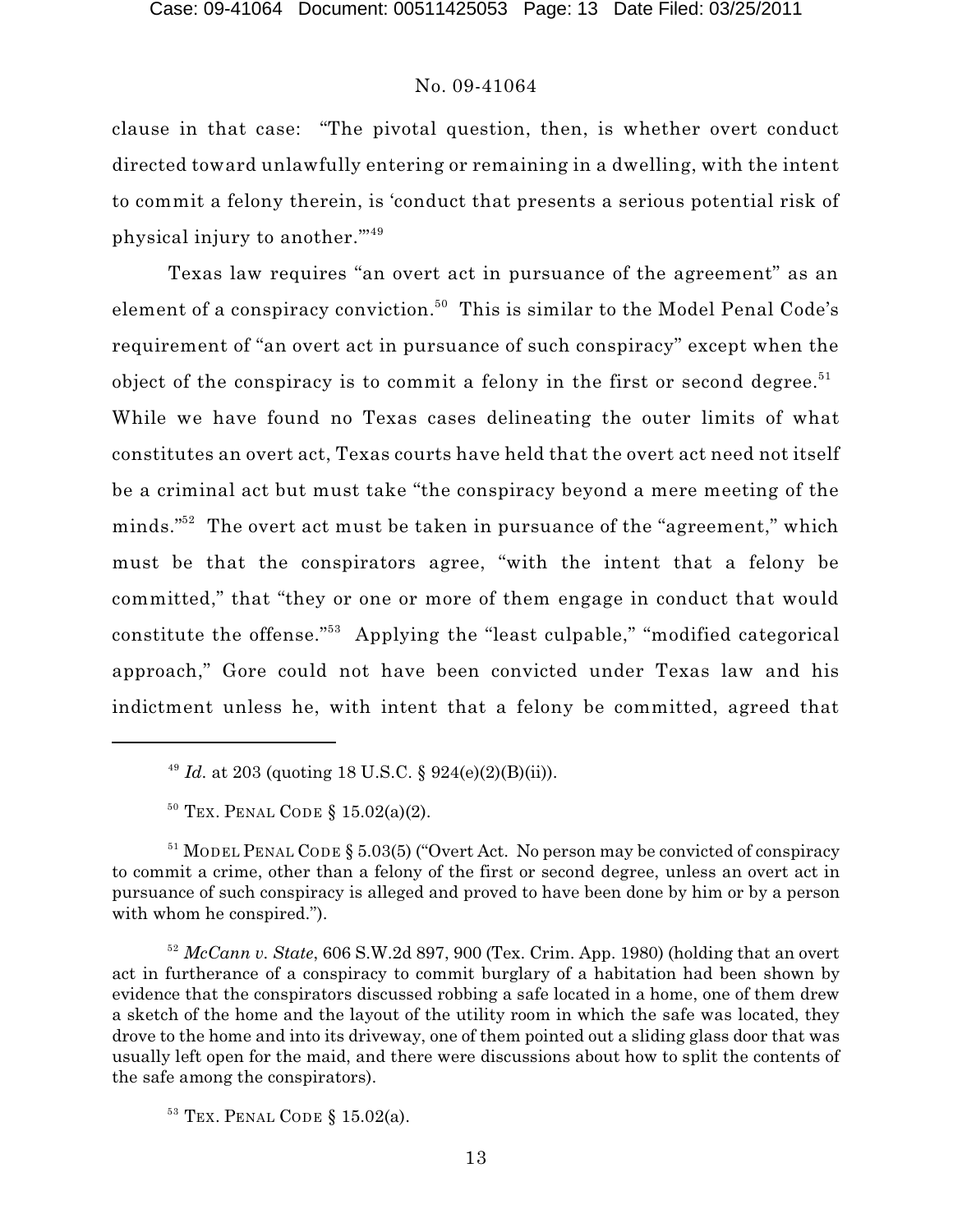Robinette would commit robbery and threaten or place a disabled person or a person 65 years of age or older in fear of imminent bodily injury or death, and unless Robinnette committed an overt act in furtherance of this agreement. We conclude that this is "conduct that presents a serious potential risk of physical injury to another." 54

This court has previously recognized that the "defining feature of robbery under the Texas statute is the actual or threatened assaultive conduct." $^{55}$  We observed that "[t]o commit robbery, an individual must interact with the victim in order to cause bodily injury or place the victim in fear of it. Such interaction to take another's property creates a serious potential risk of a violent confrontation between the robber and the victim."<sup>56</sup> This is true "[e]ven when the robber has no weapon" because of "the very real possibility of confrontation between the robber and victim." 57

There was no requirement that an actual confrontation occur to sustain Gore's conviction under Texas law. However, the Supreme Court's reasoning in *James* with respect to attempted burglary seems to us equally applicable to Gore's offense. The Supreme Court recognized that "[t]he main risk of burglary arises not from the simple physical act of wrongfully entering onto another's property, but rather from the possibility of a face-to-face confrontation between the burglar and a third party—whether an occupant, a police officer, or a

 $^{57}$  *Id.* at 287.

 $54$  18 U.S.C. § 924(e)(2)(B)(ii).

<sup>&</sup>lt;sup>55</sup> United States v. Davis, 487 F.3d 282, 286 (5th Cir. 2007) (citing *Purser v. State*, 902 S.W.2d 641, 647 (Tex. App.—El Paso 1995, pet. ref'd) (stating "[t]he gravamen of robbery is the assaultive conduct, and not the theft")).

<sup>&</sup>lt;sup>56</sup> Id. (internal citation and footnote omitted).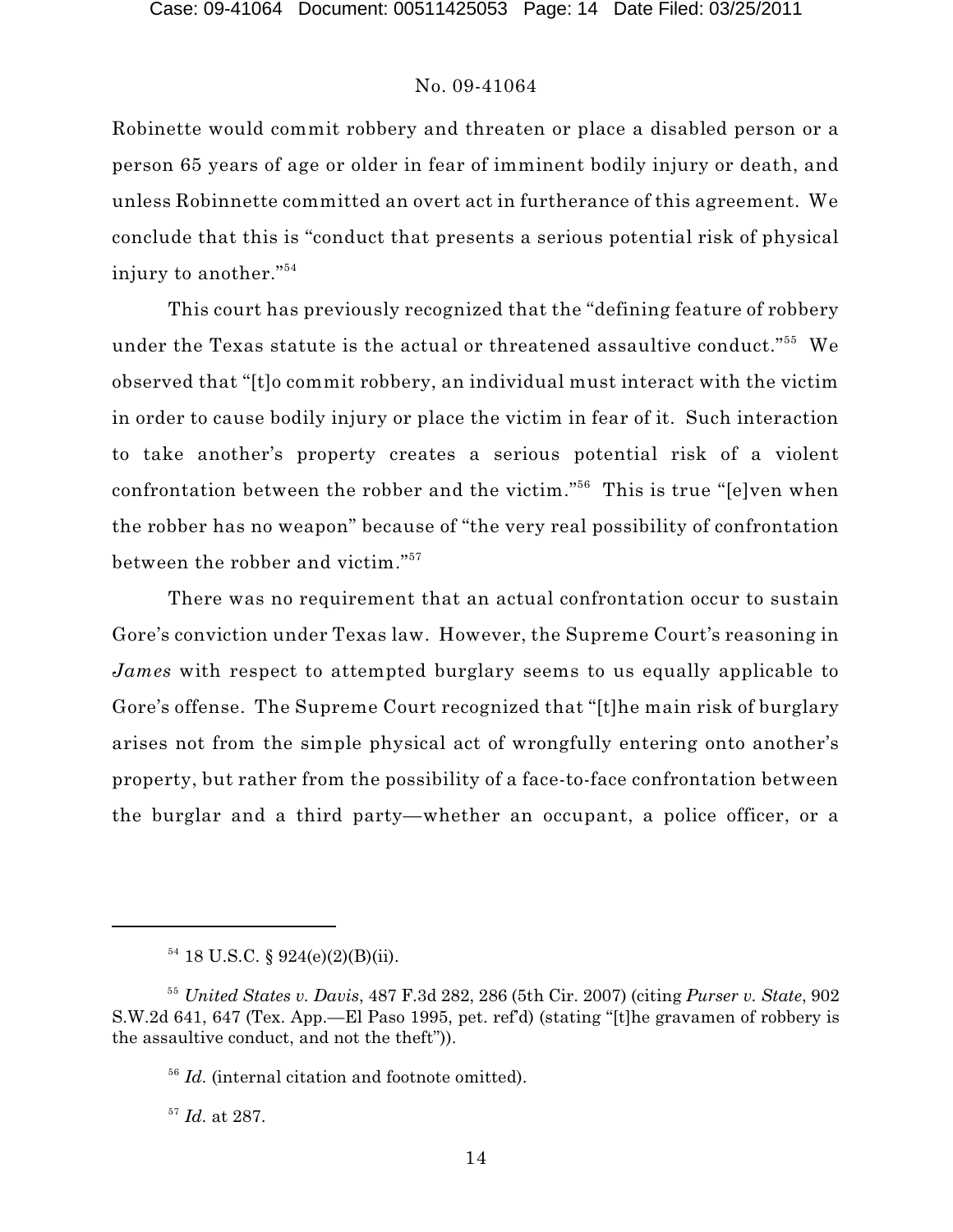bystander—who comes to investigate."<sup>58</sup> The Supreme Court held in *James* that "[a]ttempted burglary poses the same kind of risk." 59

We are cognizant that the decision in *James* cited our court's decision in *United States v. Martinez*,<sup>60</sup> in which we held that attempted burglary under Texas law did not involve a serious potential risk of bodily injury because the defendant was not required to have been in the vicinity of any building. However, the Supreme Court expressed no opinion as to whether that case was correctly decided and expressly declined to "consider whether the more attenuated conduct encompassed by such laws presents a potential risk of serious injury under ACCA."<sup>61</sup> But other analysis in *James* weighs against Gore's argument that his prior crime presented no serious risk of injury to another.

In *James*, the Supreme Court looked to the United States Sentencing Commission's career offender enhancement as "evidence that a crime like attempted burglary poses a risk of violence similar to that presented by the completed offense." $^{62}$  Noting that the career offender enhancement's "definition of a predicate 'crime of violence' closely tracks ACCA's definition of 'violent felony,'" the Supreme Court recognized that "[t]he Commission has determined that 'crime[s] of violence' . . . 'include the offenses of aiding and abetting, conspiring, and attempting to commit such offenses."<sup>63</sup> The Commission, the

*Id*. 59

 $^{61}$  *Id.* at 206.

 $^{62}$  *Id.* at 207.

<sup>&</sup>lt;sup>58</sup> James v. United States, 550 U.S. 192, 203 (2007).

<sup>&</sup>lt;sup>60</sup> Id. at 205 n.4 (citing *United States v. Martinez*, 954 F.2d 1050, 1054 (5th Cir. 1992)).

<sup>&</sup>lt;sup>63</sup> Id. at 206 (quoting U.S. SENTENCING GUIDELINES MANUAL §  $4B1.2(a)(2)$  & cmt. n.1 (2006)).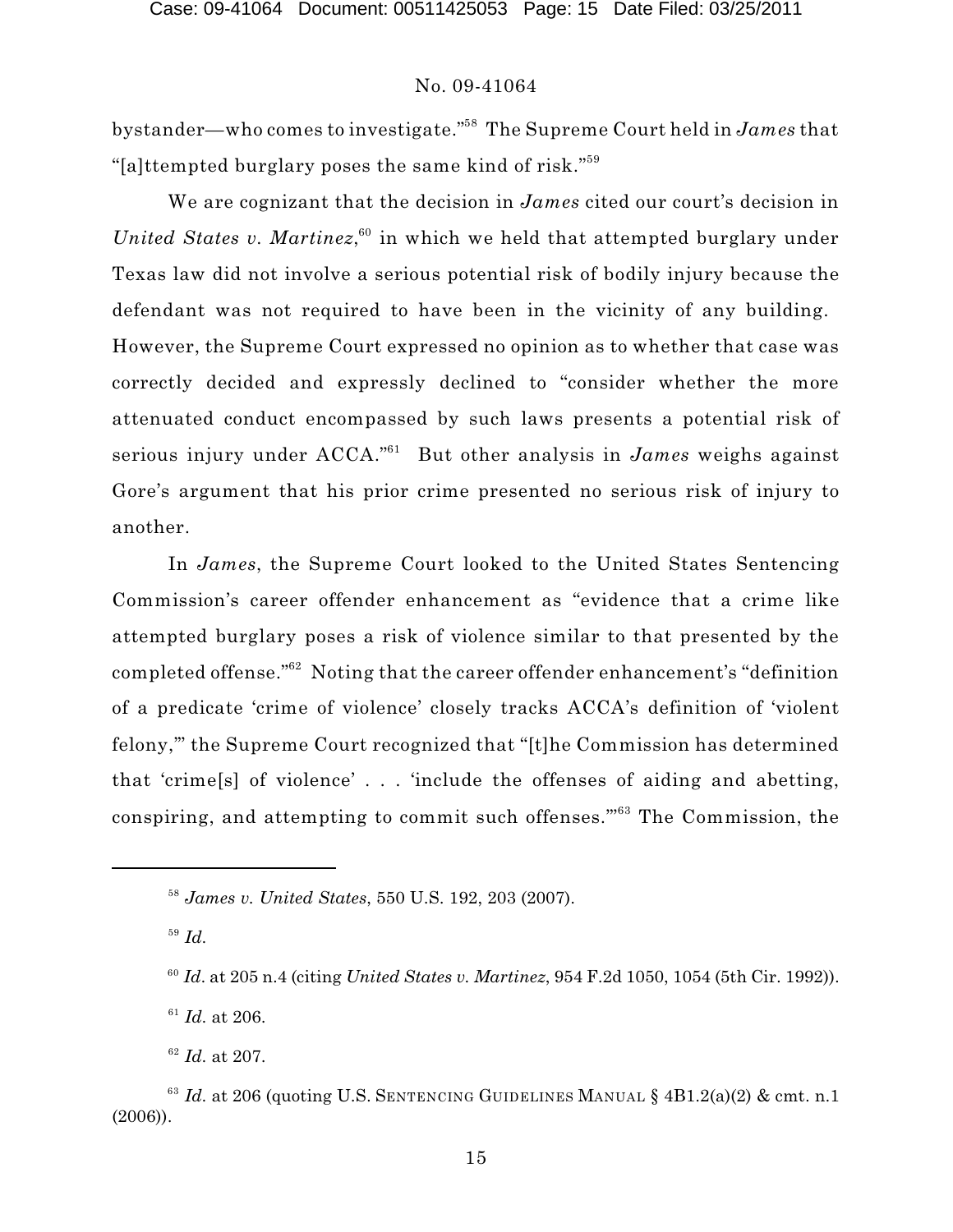Supreme Court observed, based this judgment on review of empirical sentencing data, and the Commission's judgment "presumably reflects an assessment that attempt crimes often pose a similar risk of injury as completed offenses."<sup>64</sup> While the Court was "not bound by the Sentencing Commission's conclusion," it was "further evidence" that attempted burglary presented a serious risk of injury to another person. $^{65}\,$  We likewise find the Commission's judgments in this area to be evidence that a conspiracy to commit aggravated robbery presents a risk of injury similar to that of aggravated robbery, even if the defendant was far from the victim at the time of the crime.

There is additional reasoning in *James* that is persuasive in the present case. It had been argued that courts "cannot treat [a crime] as an ACCA predicate offense unless  $all$  cases present" a serious risk of bodily injury. $^{66}$  This construction of the statute was rejected. "One could, of course, imagine a situation in which attempted burglary might not pose a realistic risk of confrontation or injury to anyone—for example, a break-in of an unoccupied structure located far off the beaten path and away from any potential intervenors." $67$  This was immaterial because the "ACCA does not require metaphysical certainty. Rather,  $\S 924(e)(2)(B)(ii)$ 's residual provision speaks in terms of a 'potential risk.' These are inherently probabilistic concepts."<sup>68</sup> The Supreme Court held that the approach championed by the defendant in *James* "misapprehends *Taylor'*s categorical approach. We do not view that approach as requiring that every conceivable factual offense covered by a statute must

- *Id*. 66
- $^{67}$   $Id.$
- *Id*. 68

*Id*. 64

<sup>&</sup>lt;sup>65</sup> Id. at 207.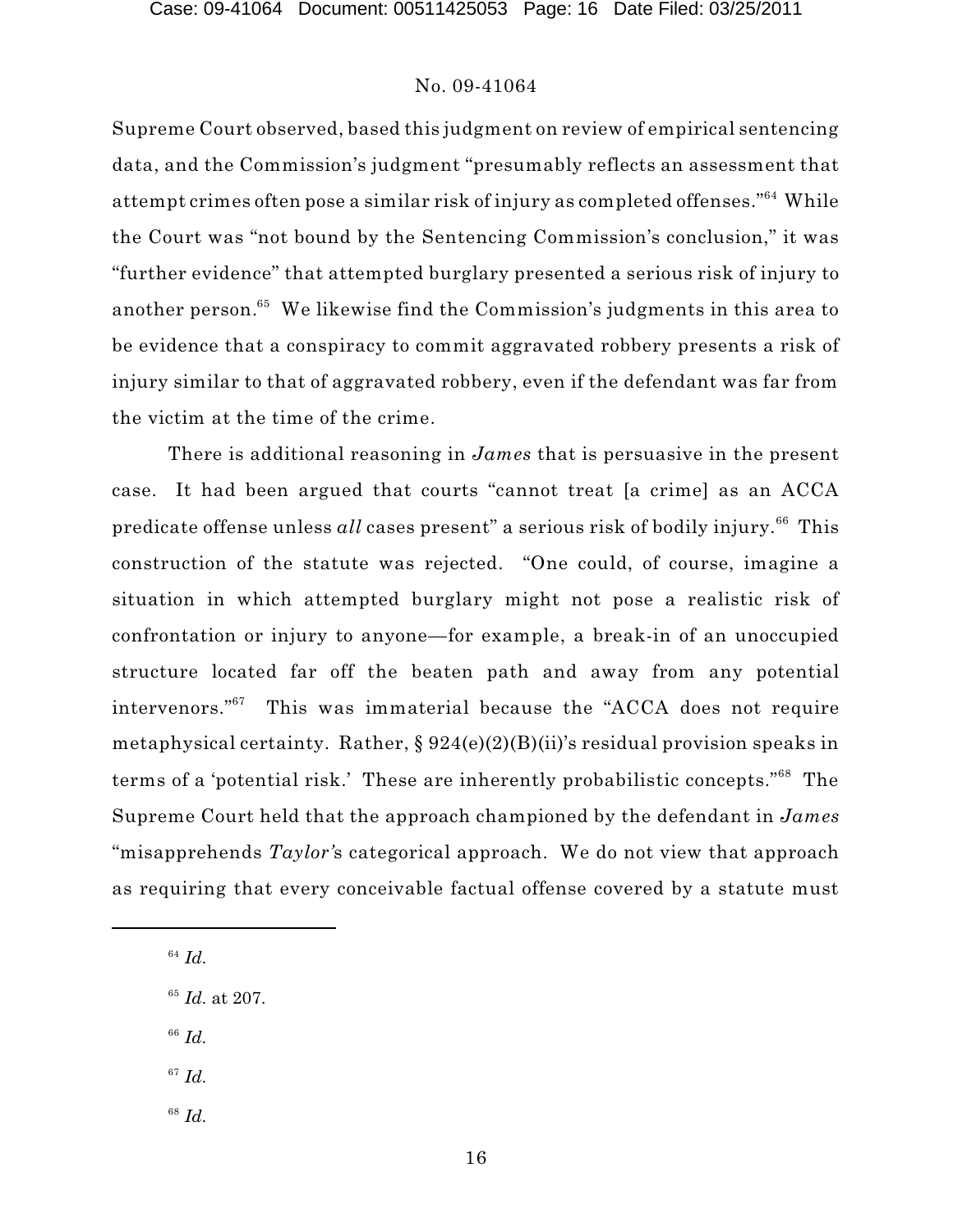necessarily present a serious potential risk of injury before the offense can be deemed a violent felony."<sup>69</sup> The Court gave two examples: "an attempted murder where the gun, unbeknownst to the shooter, had no bullets," and "an extortion scheme where an anonymous blackmailer threatens to release embarrassing personal information about the victim unless he is mailed regular payments." $^{\rm 70}$ The Court explained, "[i]n both cases, the risk of physical injury to another approaches zero. But that does not mean that the offenses of attempted murder or extortion are categorically nonviolent."<sup>71</sup> The Court held, "[a]s long as an offense is of a type that, by its nature, presents a serious potential risk of injury to another, it satisfies the requirements of [the] residual provision." $^{72}$ 

An agreement to commit aggravated robbery presents a serious potential risk of injury even if it is agreed that a conspirator other than the defendant whose conviction is at issue would actually carry out the aggravated robbery. The existence of the agreement itself presents a serious potential risk that the agreement will be carried forward. As the Supreme Court has recognized in other contexts, a "conspiracy poses a 'threat to the public' over and above the threat of the commission of the relevant substantive crime—both because the 'combination in crime makes more likely the commission of other crimes' and because it 'decreases the probability that the individuals involved will depart from their path of criminality."<sup>73</sup> This is particularly true when an overt act in

*Id*. 70

 $I^1$  *Id.* 

 $^{69}$  *Id.* at 208.

 $I^2$  *Id.* at 209.

*United States v. Jimenez Recio*, 537 U.S. 270, 275 (2003) (brackets omitted) (quoting <sup>73</sup> *Callanan v. United States*, 364 U.S. 587, 593-94 (1961)).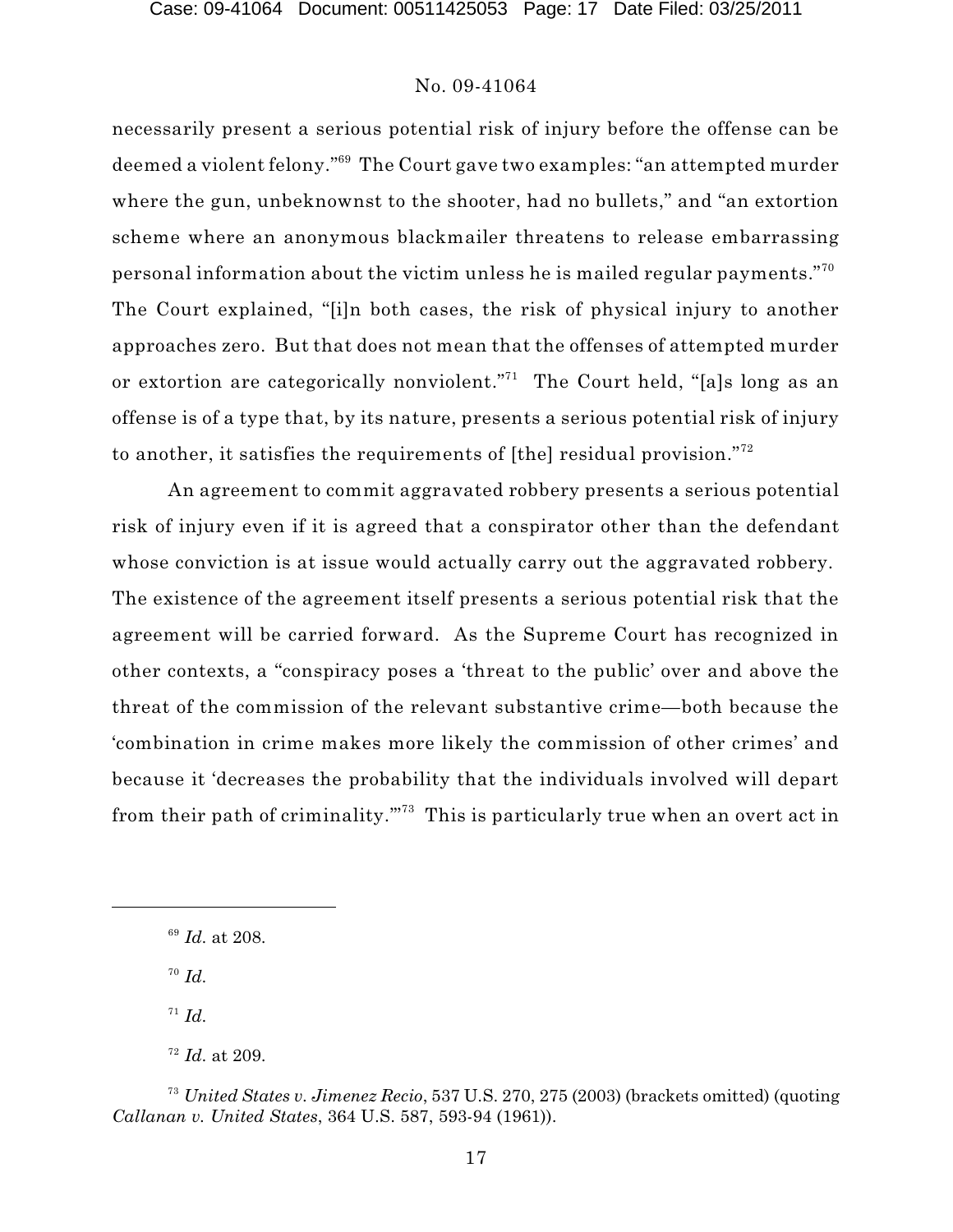furtherance of the agreement is performed. We need not consider whether an agreement without such an overt act would suffice for purposes of the ACCA. $^{\rm 74}$ 

Our conclusion that Gore's prior conviction was for a "violent felony" is consistent with the Supreme Courts decisions in  $Begay^{75}$  and  $Chambers, ^{76}$  which were decided subsequent to *James.*<sup>77</sup> The Court held in *Begay* that a conviction for driving under the influence of alcohol was not a "violent felony" within the meaning of the residual clause.<sup>78</sup> The Supreme Court explained in that case that the ACCA's residual provision does not encompass "*every* crime that 'presents a serious potential risk of physical injury to another."<sup>79</sup> The Court construed the residual provision "as limiting the crimes that [the] clause . . . covers to crimes that are roughly similar, in kind as well as in degree of risk posed, to the examples themselves,"<sup>80</sup> which are "burglary, arson, extortion, or crimes involving the use of explosives." $^{81}$  The Court observed that each of the ACCA's enumerated predicate crimes "all typically involve purposeful, 'violent,' and

<sup>&</sup>lt;sup>74</sup> Compare United States v. White, 571 F.3d 365, 368, 373 (4th Cir. 2009) (holding that conspiracy to commit robbery with a dangerous weapon in violation of North Carolina law was within the residual clause even though "the commission of an overt act is not an essential element of a North Carolina criminal conspiracy"), *cert. denied*, 130 S. Ct. 1140 (2010), *with United States v. Whitson*, 597 F.3d 1218, 1220, 1222-23 (11th Cir. 2010) (per curiam) (holding that a conspiracy to commit a "'strong arm' robbery" was not a crime of violence within the meaning of the career offender enhancement of United States Sentencing Guidelines § 4B1.1 because an overt act was not necessary for the conviction and "[n]o violence or aggression is associated with forming an agreement").

*Begay v. United States*, 553 U.S. 137 (2008). 75

<sup>&</sup>lt;sup>76</sup> Chambers v. United States, 555 U.S. 122, 129 S. Ct. 687 (2009).

*James v. United States*, 550 U.S. 192 (2007). 77

<sup>&</sup>lt;sup>78</sup> Begay, 553 U.S. at 148.

<sup>&</sup>lt;sup>79</sup> *Id.* at 142 (quoting 18 U.S.C. § 924(e)(2)(B)(ii)).

 $^{80}$  *Id.* at 143 (discussing 18 U.S.C. § 924(e)(2)(B)).

 $81$  18 U.S.C. § 924(e)(2)(B)(ii)).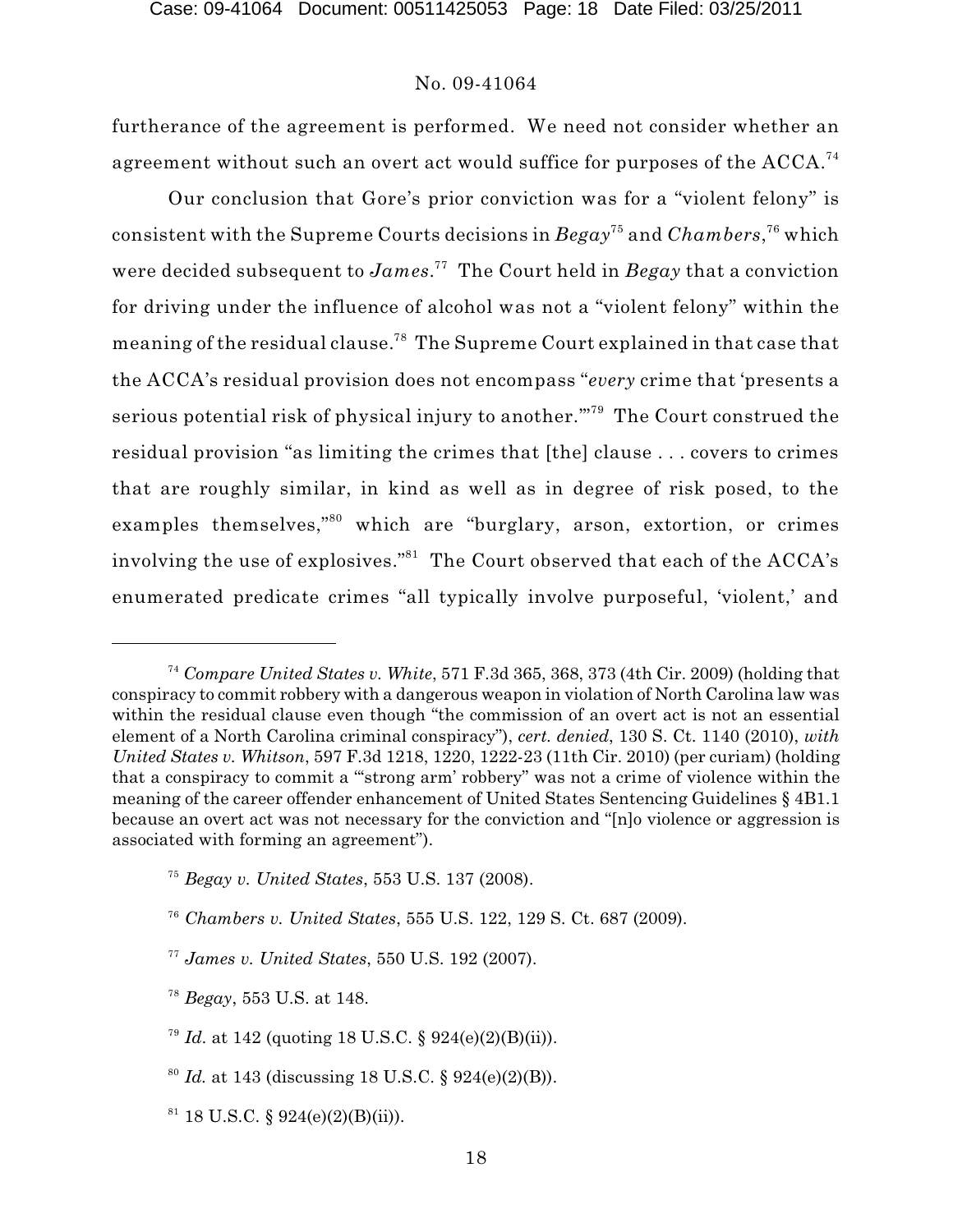'aggressive' conduct."<sup>82</sup> In *Chambers*, the Supreme Court held that failure to report to a penal institution for incarceration was not a violent felony because "[c]onceptually speaking, the crime amounts to a form of inaction, a far cry from the purposeful, violent, and aggressive conduct" associated with the enumerated offenses.<sup>83</sup> The Court also held that an analysis of such crimes by the United States Sentencing Commission, which found no instances of violence during the commission of the offenses or later apprehension, "strongly supports the intuitive belief that failure to report does not involve a serious potential risk of physical injury." 84

By contrast, the crime of conspiracy to commit aggravated robbery is similar in kind as well as degree of risk posed to burglary, arson, extortion, or crimes involving the use of explosives. The risk typically posed by the least culpable means of committing conspiracy to commit aggravated robbery under Texas law is that a victim will be confronted by the assaulter in an attempt to take property from the victim by means of bodily injury or threatening or placing another at risk of imminent bodily injury or death. The degree of risk is at least as great as that posed by burglary or extortion, $^{85}$  and the kind of risk is similar. An agreement that another will commit aggravated robbery is purposeful because it is made with intent that the crime be committed. It is violent because it contemplates a physical assault or threatened assault against another person. The fact that the agreement contemplates that a conspirator other than the

 $B^2$  *Begay*, 553 U.S. at 144-45 (quoting *Begay v. United States*, 470 F.3d 964, 980 (10th Cir. 2006) (MCCONNELL, J., dissenting)).

*Chambers v. United States*, 555 U.S. 122, 129 S. Ct. 687, 692 (2009). 83

*Id*. 84

*See Begay*, 553 U.S. at 154 (SCALIA, J., concurring in the judgment) ("For some <sup>85</sup> crimes, the severity of the risk will be obvious. Crimes like . . . conspiracy to commit a violent crime . . . certainly pose a more serious risk of physical injury to others than burglary." (internal citations omitted)).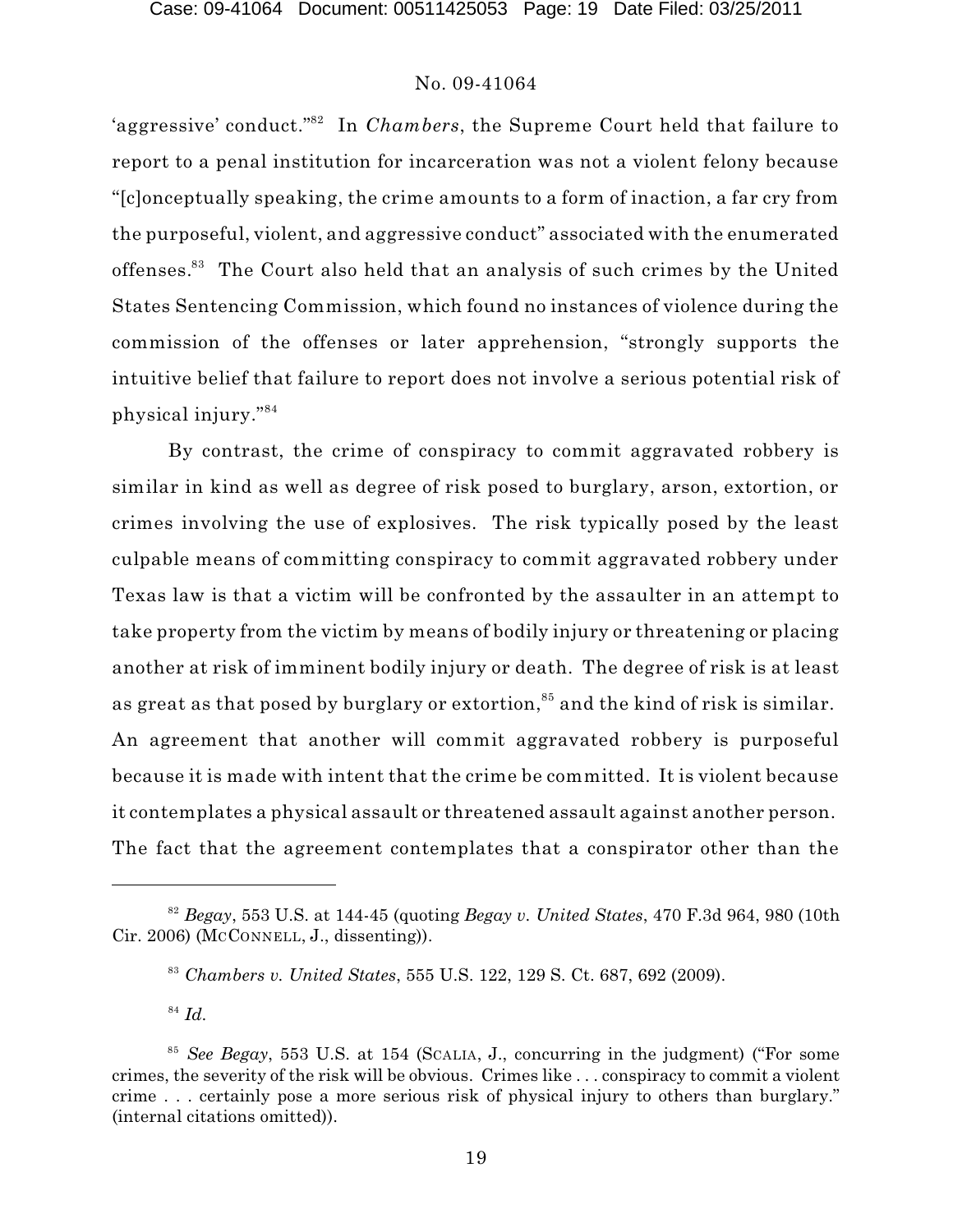convicted defendant is to carry out the assault does not make the offense any less violent. For the same reasons, an agreement to commit aggravated robbery is an aggressive act. It contemplates aggression toward another.

The Supreme Court's decision in *Begay* concluded that the ACCA's definition of "violent felony" is "conduct" that makes it "more likely that an offender, later possessing a gun, will use that gun deliberately to harm a victim." $^{86}$  The Court observed that conduct encompassed within the enumerated offenses in § 924(e)(2)(B) and within the residual clause "focuses upon the special danger created when a particular type of offender—a violent criminal or drug trafficker—possesses a gun."<sup>87</sup> The Court explained, "an offender's criminal history is relevant to ... the kind or degree of danger the offender would pose were he to possess a gun."<sup>88</sup> Similarly, in *Chambers*, the Court reasoned that "[t]he question is whether such an offender is significantly more likely than others to attack, or physically to resist, an apprehender, thereby producing a 'serious potential risk of physical injury.'" 89

It can be argued that someone like Gore, who agrees that his coconspirator should actually carry out a violent crime, presents no risk of "pulling the trigger" were he to possess a gun because he is averse to himself engaging in assaultive conduct. In other words, it could be argued that such an offender has exhibited a lack of willingness to carry out his intended violent crimes personally. However, we do not think that such an argument can be squared with the language used in the ACCA or the Supreme Court's construction of it. As already discussed, the Supreme Court, in applying the ACCA, found

<sup>&</sup>lt;sup>86</sup> Id. at 145 (majority opinion).

<sup>&</sup>lt;sup>87</sup> Id. at 146.

*Id*. 88

<sup>&</sup>lt;sup>89</sup> *Chambers*, 129 S. Ct. at 692 (quoting 18 U.S.C. § 924(e)(2)(B)(ii)).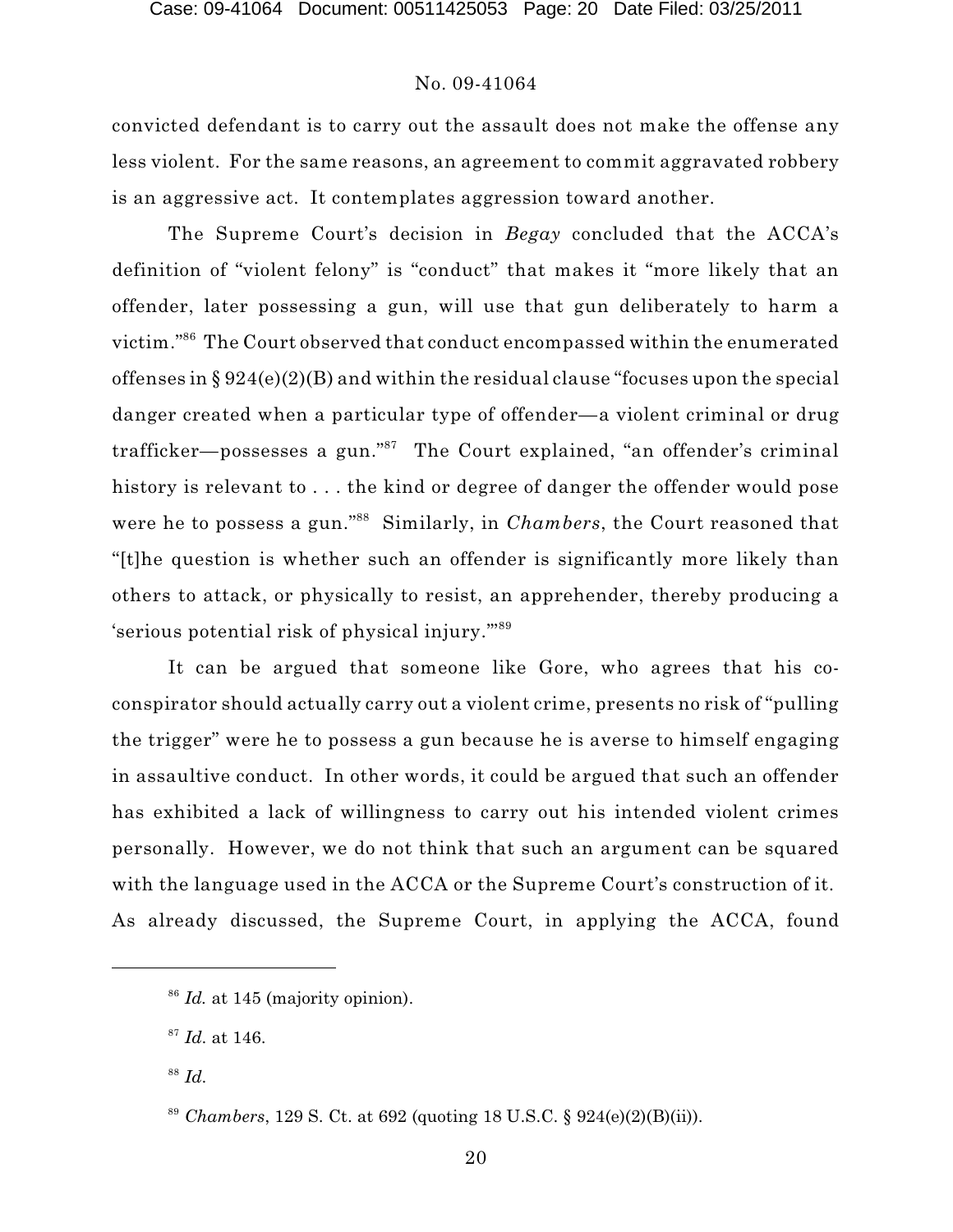persuasive the Sentencing Commission's inclusion of attempt and conspiracy offenses in the Commission's definition of a "crime of violence" for purposes of its career offender enhancement. $^{\textrm{90}}$  We must also bear in mind that predicate acts under the ACCA can consist entirely of drug convictions in which force or threatened force or possession of a weapon played no part. $^{91}$  We have previously held that choosing to "intentionally enter the highly dangerous drug distribution world" as a "seller—even if, hypothetically, the individual did not possess any drugs at that time—is the kind of self-identification as a potentially violent person that Congress was reaching by the ACCA." $^{\hspace{0.1em},\mathrm{92}}$  Congress intended for such recidivist criminals to receive harsher prison sentences if they are convicted of a gun crime under the ACCA.

Gore was convicted as an offender armed with a gun. The question is whether Congress intended for increased incarceration to be imposed based on his career criminal status. Even if an offender, such as Gore, agreed that another co-conspirator would commit the crime, his participation in a conspiracy to commit aggravated robbery—in which he must intend that the crime be carried out—serves as a self-identification as the type of person who, if later armed, is more likely to pull the trigger. We certainly cannot say that an offender such as Gore is *unlikely* to pull the trigger simply because he did not personally carry out an aggravated robbery but instead agreed with another that such a violent act should be executed. We bear in mind the Supreme Court's analysis of the residual clause:

While there may be some attempted burglaries that do not present a serious potential risk of physical injury to another, the same is

*See James v. United States*, 550 U.S. 192, 206 (2007) (quoting U.S. SENTENCING 90 GUIDELINES MANUAL § 4B1.2(a)(2) (2006)).

 $^{91}$  *See* 18 U.S.C. § 924(e).

<sup>&</sup>lt;sup>92</sup> United States v. Vickers, 540 F.3d 356, 365-66 (5th Cir. 2008).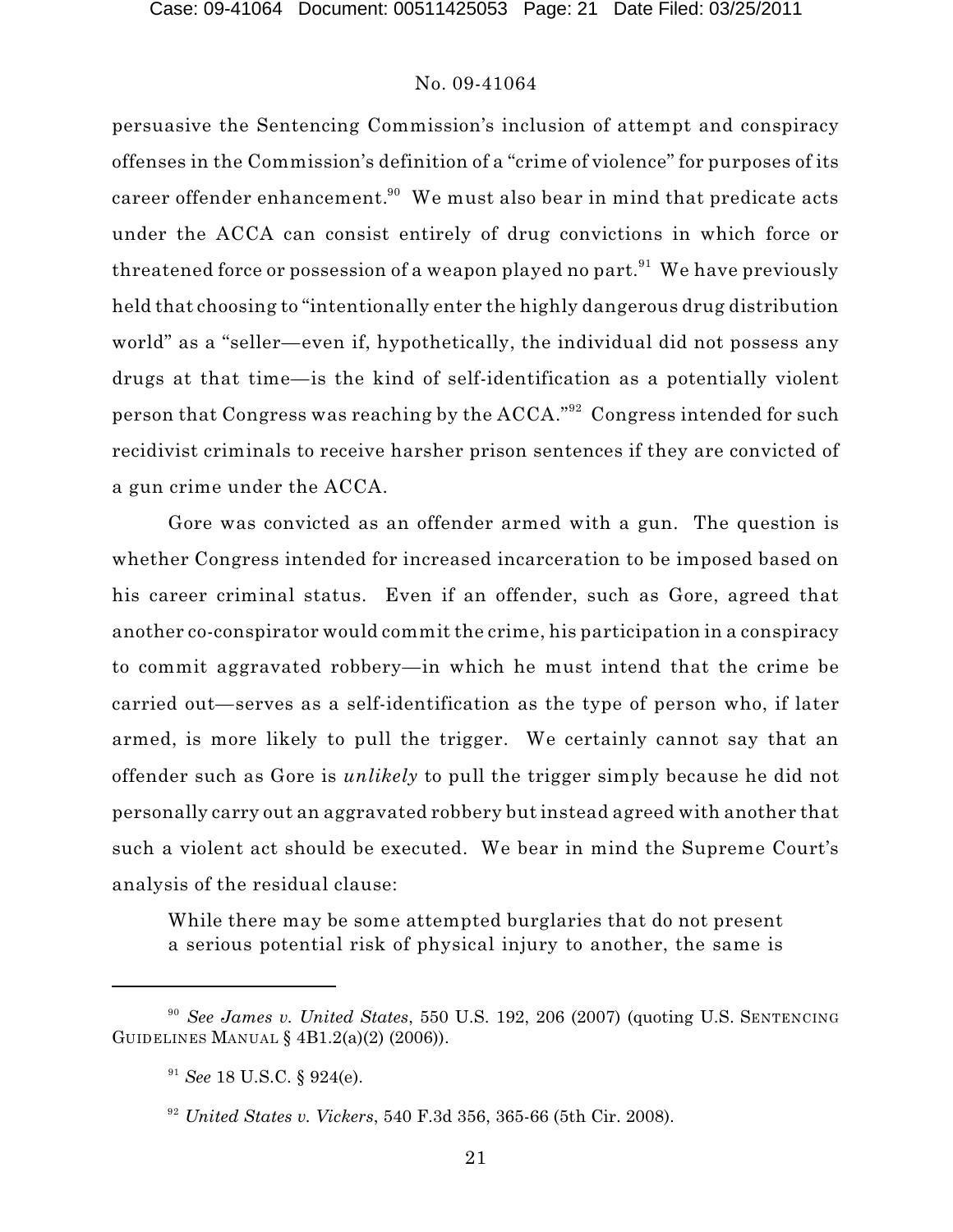true of completed burglaries–which are explicitly covered by the statutory language and provide a baseline against which to measure the degree of risk that a nonenumerated offense must "otherwise" present in order to qualify.

. . . .

Rather, the proper inquiry is whether the conduct encompassed by the elements of the offense, in the ordinary case, presents a serious potential risk of injury to another. 93

We are satisfied that conspiracy to commit aggravated robbery, in the ordinary case, presents a serious risk of injury to another, similar in kind and degree to the enumerated offenses in §  $924(e)(2)(B)(ii)$ .

We are not the first circuit court to consider the issue. The Fourth Circuit has held that a prior conviction for conspiracy to commit robbery with a dangerous weapon under North Carolina law was a violent felony within the meaning of the ACCA's residual clause, even though North Carolina law did not require an overt act in furtherance of the conspiracy.<sup>94</sup> The Fourth Circuit reasoned that "[w]hen conspirators have formed a partnership in crime to achieve a violent objective, and when they intend to achieve that object, they have substantially increased the risk that their actions will result in serious physical harm to others."<sup>95</sup> The court also observed, and we agree, that "a previous conviction on the Conspiracy Offense reveals a callousness toward risk and an increased likelihood of future violent conduct by an offender—conduct that the ACCA was intended to interdict."<sup>96</sup> The Fourth Circuit further

*Id*. 96

<sup>&</sup>lt;sup>93</sup> James, 550 U.S. at 208.

<sup>&</sup>lt;sup>94</sup> United States v. White, 571 F.3d 365, 370-72 (4th Cir. 2009), *cert. denied*, 130 S. Ct. 1140 (2010).

<sup>&</sup>lt;sup>95</sup> *Id.* at 371.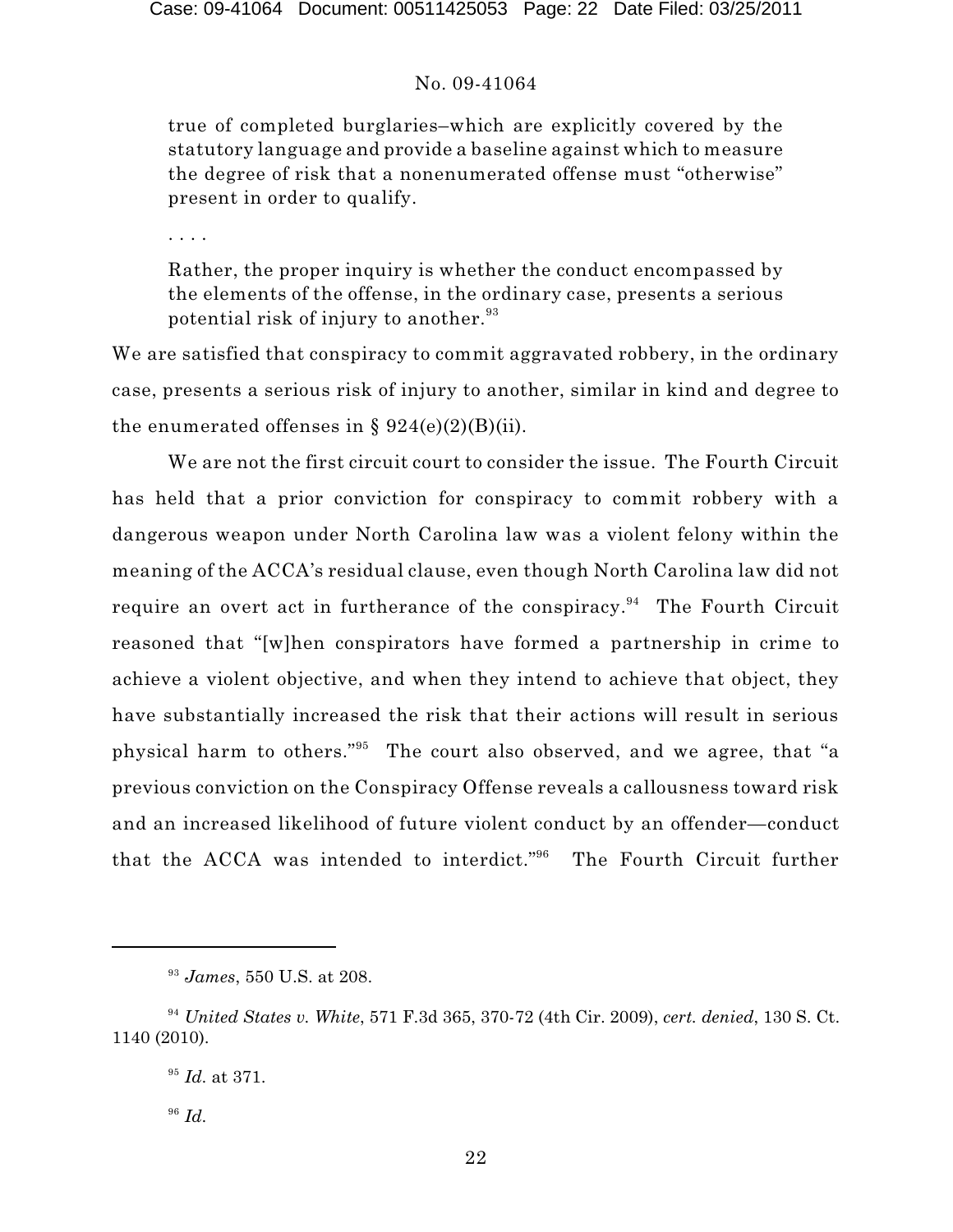recognized, as do we, that a conspiracy offense "cannot be divorced from its violent objective." 97

The Tenth Circuit reached a different conclusion almost twenty years ago, $^{98}$  without the benefit of the Supreme Court's decisions in  $James, ^{99}Begay, ^{100}$ or *Chambers*.<sup>101</sup> The Tenth Circuit held that a conviction for conspiracy to commit armed robbery under New Mexico law was not a crime that presented a serious risk of potential injury within the meaning of 18 U.S.C. § 924(e)(2)(B)(ii).<sup>102</sup> The court felt constrained by two prior decisions from that circuit that had held that a prior conviction for attempted burglary did not come within the scope of the residual clause. 103

More recently, the Eleventh Circuit has held that a conviction for conspiracy to commit "'strong arm robbery'" was not a crime of violence within the meaning of section 4B1.1 of the Sentencing Guidelines.<sup>104</sup> The commission of an overt act was not an element of the conviction under the applicable state law.<sup>105</sup> The Eleventh Circuit held that the "simple act of agreeing" was not

<sup>101</sup> Chambers v. United States, 555 U.S. 122, 129 S. Ct. 687 (2009).

<sup>102</sup> *King*, 979 F.2d at 804.

<sup>103</sup> Id. (citing *United States v. Permenter*, 969 F.2d 911 (10th Cir. 1992); *United States v. Strahl*, 958 F.2d 980 (10th Cir. 1992)).

<sup>104</sup> United States v. Whitson, 597 F.3d 1218, 1220, 1223 (11th Cir. 2010) (per curiam).

 $^{105}$  *Id.* at 1221.

*Id*. at 372; *see also United States v. Chimurenga*, 760 F.2d 400, 403-04 (2d Cir. 1985) <sup>97</sup> (holding that conspiracy to commit armed robbery was a crime of violence within the meaning of the residual clause of 18 U.S.C.  $\S$  3156(a)(4)).

<sup>&</sup>lt;sup>98</sup> United States v. King, 979 F.2d 801, 804 (10th Cir. 1992).

*James v. United States*, 550 U.S. 192 (2007). 99

<sup>&</sup>lt;sup>100</sup> Begay v. United States, 553 U.S. 137 (2008).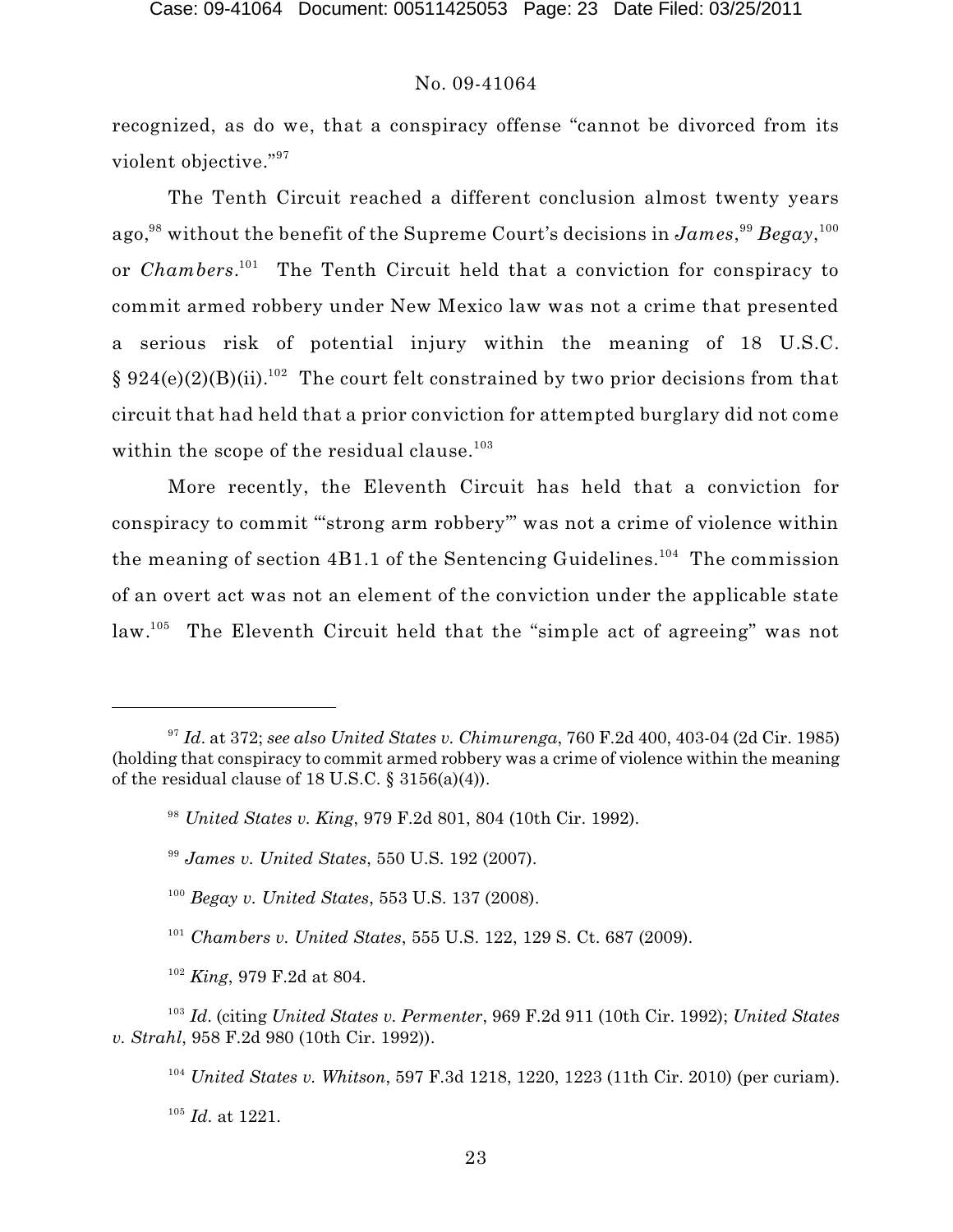violent or aggressive. $^{106}$  That court concluded that "the  $\emph{Begay}$  analysis requires us to separate [the conspiracy and the target offense] and to examine *the conspiracy alone*." 107

We respectfully disagree with the Tenth Circuit's decision in *King*.<sup>108</sup> With respect to the Eleventh Circuit's decision in *Whitson*, we do not read *Begay* as requiring us to consider only "the simple act of agreement" standing alone, divorced from the target or intended violent and aggressive offense.<sup>109</sup>

# **V**

Gore also contends that the district court erred when it determined that he was a career offender on the basis of an incorrect statute, Texas Penal Code § 7.02, Criminal Responsibility for Conduct of Another, rather than the Texas Conspiracy statute, Texas Penal Code § 15.02. Because Gore raises this issue for the first time on appeal, we review for plain error.<sup>110</sup> Under this standard, we may reverse if the defendant's substantial rights were affected by an obvious  $error.^{111}$  The district court's citation of the Texas statute pertaining to the "law of parties" rather than the conspiracy statute did not cause that court to reach an incorrect judgment or affect the sentence imposed. The district court's result is the same as if it had cited the conspiracy statute. Gore's substantial rights were not affected.

- *United States v. Gonzales-Terrazas*, 529 F.3d 293, 296 (5th Cir. 2008). 110
- $111$  *Id.* (citations omitted).

 $^{106}$  *Id.* at 1222.

<sup>&</sup>lt;sup>107</sup> Id. at 1223 (citing *Begay v. United States*, 553 U.S. 137 (2008)).

<sup>&</sup>lt;sup>108</sup> See United States v. King, 979 F.2d 801 (10th Cir. 1992).

<sup>&</sup>lt;sup>109</sup> See 597 F.3d at 1222, 1223.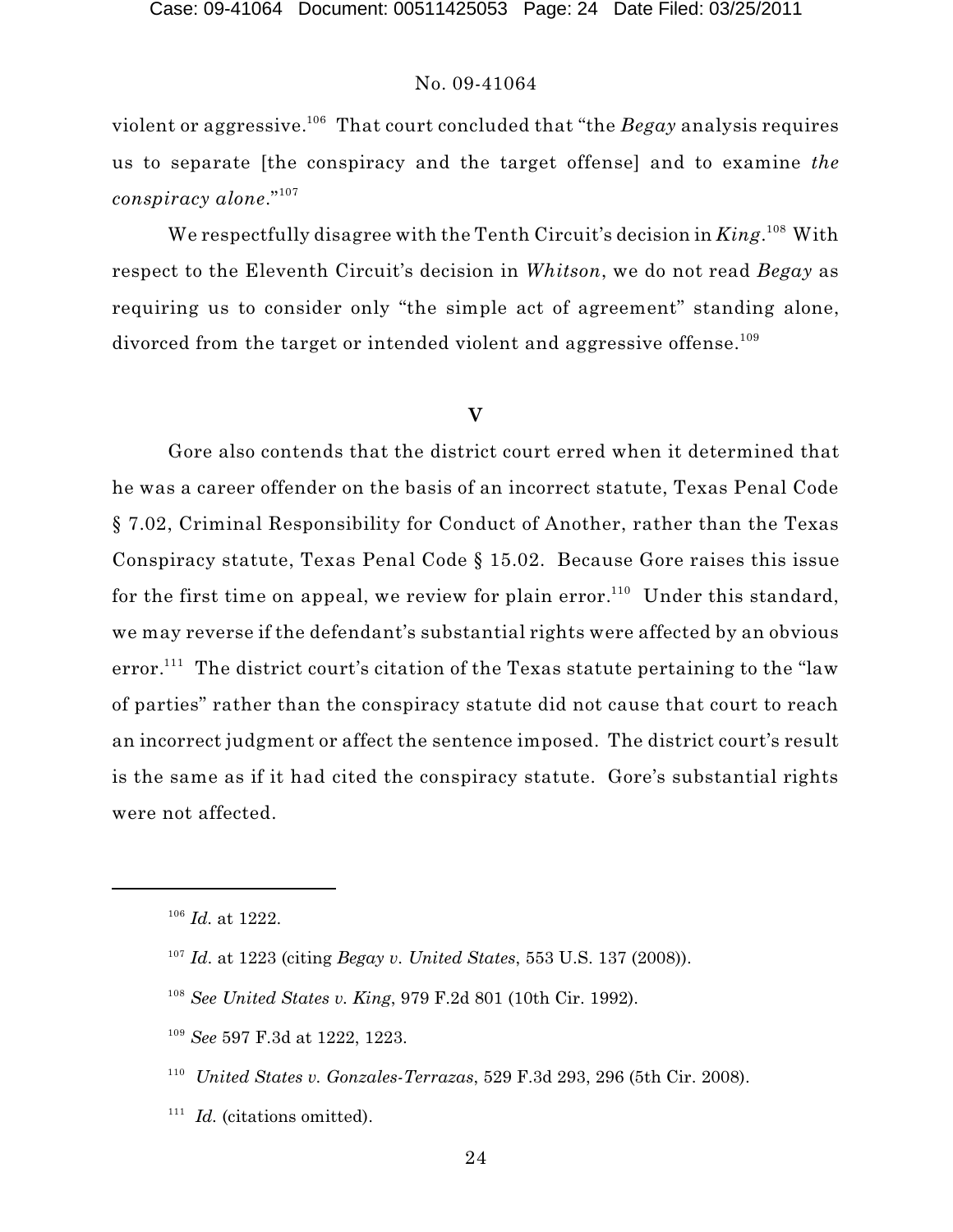Case: 09-41064 Document: 00511425053 Page: 25 Date Filed: 03/25/2011

#### No. 09-41064

#### **VI**

Relying on JUSTICE SCALIA's dissenting opinion in *James v. United*  $States,$ <sup>112</sup> Gore contends that the residual clause is unconstitutionally vague because the phrase "serious potential risk of physical injury to another" is so indefinite that it fails to put defendants on notice of what constitutes a violent felony. This argument was rejected by the Court's opinion in *James.* 113

Gore also appears to argue that he was denied the Sixth Amendment right to a fair trial because the sentencing court was prohibited by the categorical approach from inquiring into the underlying facts of his prior conviction. In support of this argument, Gore cites JUSTICE THOMAS' concurring opinion in Shepard v. United States.<sup>114</sup> However, in that opinion, JUSTICE THOMAS opined that consultation of *any* documents under the categorical approach constitutes judicial fact-finding prohibited by *Apprendi v. New Jersey*.<sup>115</sup> This proposition does not support Gore's contention that the district court should have been allowed to consult the underlying facts. Gore's Sixth Amendment contention is not supported by this or any other precedent, and therefore any error cannot be plain, assuming, without deciding, that his argument was not waived.  $^{116}$ 

\* \* \*

For the foregoing reasons, we AFFIRM the district court's judgment.

 $112$  550 U.S. 192, 229-30 (2007) (SCALIA, J., dissenting).

 $113$  *Id.* at 210 n.6 (majority opinion).

 $114$  544 U.S. 13, 26-28 (2005) (Thomas, J., concurring in part and concurring in the judgment).

 $115$  530 U.S. 466 (2000).

<sup>&</sup>lt;sup>116</sup> Adams *v. Unione Mediterranea Di Sicurta*, 364 F.3d 646, 653 (5th Cir. 2004) ("Issues not raised or inadequately briefed on appeal are waived.").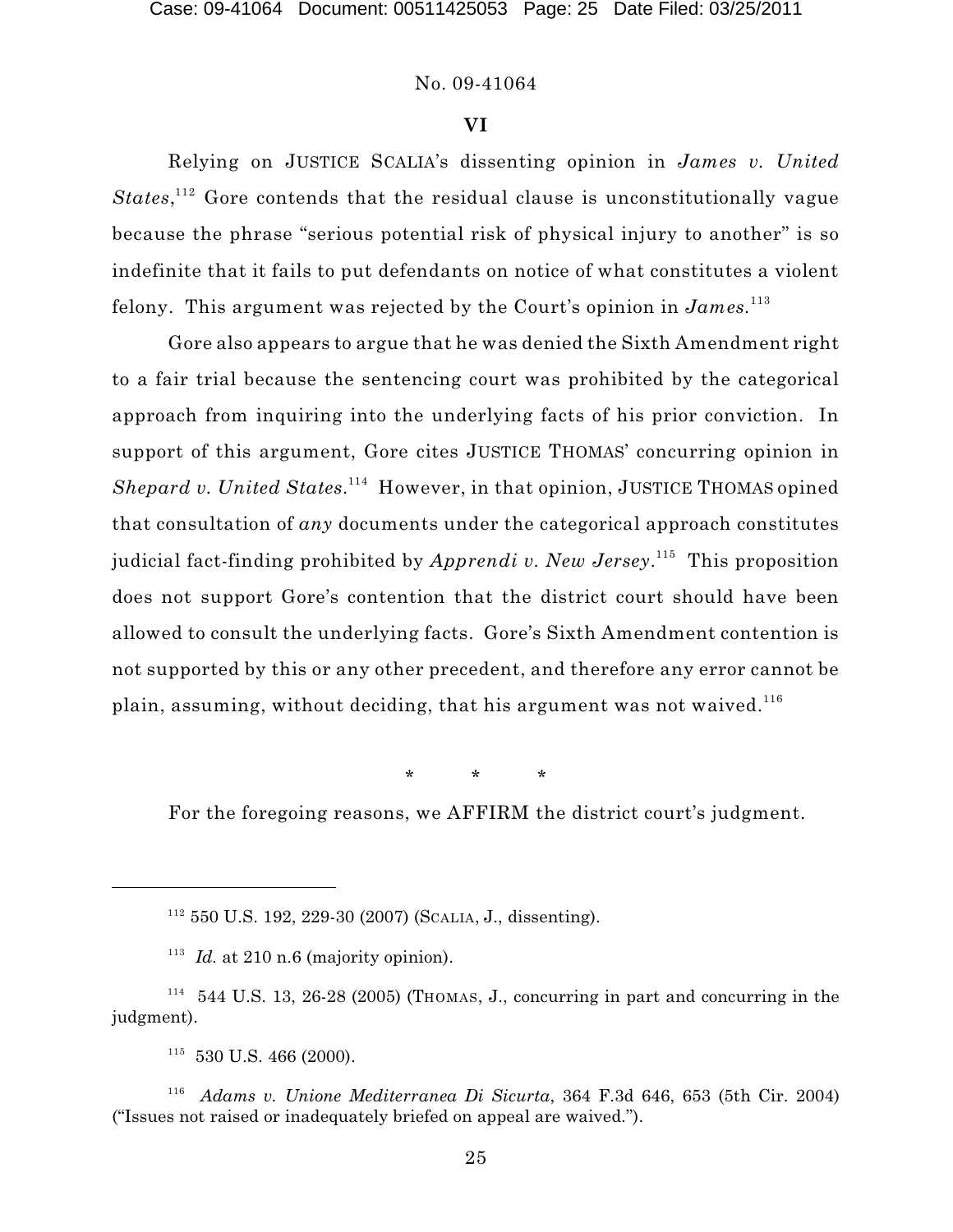HIGGINBOTHAM, Circuit Judge, specially concurring:

I join the panel opinion and here explain my view that the issues presented are best resolved by a straightforward application of the analytic approach developed by the Supreme Court in *Begay v. United States*. *Begay* 1 clarified the scope of the ACCA's Residual Clause by explaining that the four example crimes listed in 18 U.S.C. § 924(e)(2)(B)(ii)—burglary, arson, extortion, and crimes involving the use of explosives—"illustrate the kinds of crimes that fall within the statute's scope. Their presence indicates that the statute covers only *similar* crimes, rather than *every* crime that 'presents a serious potential risk of physical injury to another.""<sup>2</sup> The Court went on to hold that the Residual Clause only covers "crimes that are roughly similar, in *kind* as well as in *degree of risk posed*, to the examples themselves." 3

I read *Begay* as instructing us to use a two-step inquiry to determine whether a particular offense falls within the ambit of the Residual Clause. First, we ask whether the offense in question is a similar kind of offense as the four example crimes. Next, we ask whether it poses a similar degree of risk. The answer to both questions is yes as to conspiracy to commit aggravated robbery as defined under Texas law.

As to the first step of that inquiry, the four example crimes demonstrate that the kind of crimes the Residual Clause targets are "'certain general categories of property crimes'" that invariably "'present[] a risk of injury to persons.'" As the Court explained in *James v. United States*, "the most relevant 4

 $1\,553$  U.S. 137 (2008).

<sup>&</sup>lt;sup>2</sup> *Id.* at 142 (quoting 18 U.S.C. § 924(e)(2)(B)(ii)).

<sup>&</sup>lt;sup>3</sup> Id. at 143 (emphasis added).

*James v. United States*, 550 U.S. 192, 199 (2007) (quoting *Taylor v. United States*, 495 <sup>4</sup> U.S. 575, 597 (1990)).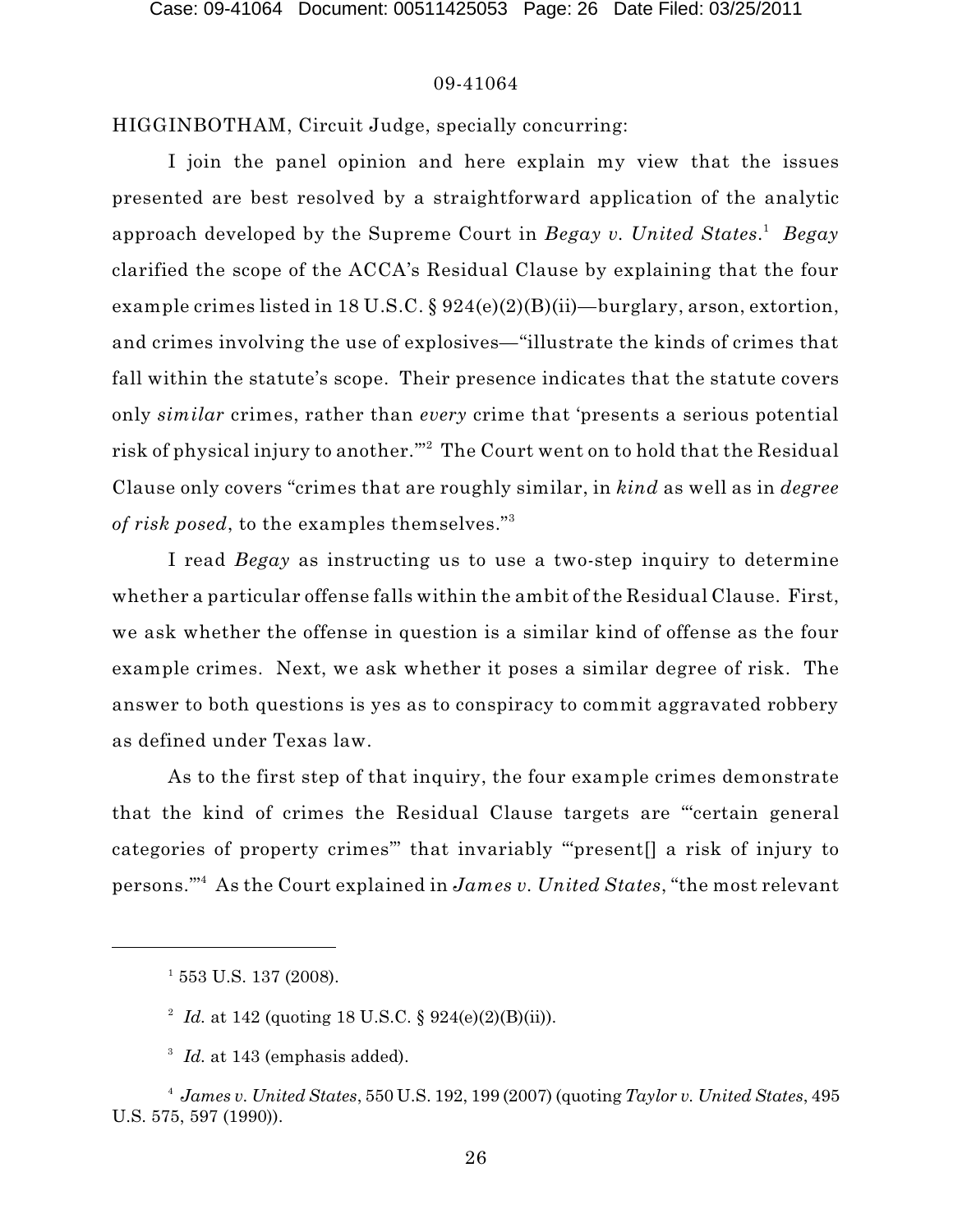common attribute of the enumerated offenses of burglary, arson, extortion, and explosives use . . . is that all of these offenses, while not technically crimes against the person, nevertheless create significant risks of bodily injury or confrontation that might result in bodily injury."<sup>5</sup> The reason the Residual Clause's four example crimes create a serious potential risk of physical injury to another is they "all typically involve purposeful, violent, and aggressive conduct." 6

In this case, I conclude that conspiracy to commit aggravated robbery is similar in kind to the four example crimes. I arrive at that conclusion in two steps. First, aggravated robbery is quite plainly the kind of purposeful, violent, and aggressive property crime that entails a substantial risk of injury to its victim. Robbery, by definition, is a violent form of theft.<sup>7</sup> Indeed, the feature of robbery that distinguishes it from theft is—as the panel opinion aptly points out—actual or threatened assaultive conduct. We have previously concluded that, as defined by Texas law, both robbery $^{\rm 8}$  and aggravated robbery $^{\rm 9}$  are violent

 $\overline{\phantom{a}}^5$  *Id.* 

<sup>6</sup> Begay, 553 U.S. at 144–45 (citation and internal quotation marks omitted).

*See United States v. Santiesteban-Hernandez*, 469 F.3d 376, 380 (5th Cir. 2006) <sup>7</sup> ("[R]obbery 'may be thought of as aggravated larceny,' containing at least the elements of 'misappropriation of property under circumstances involving immediate danger to the person.'" (quoting WAYNE R. LAFAVE, SUBSTANTIVE CRIMINAL LAW  $\S$  20.3 intro., (d)(2) (2d ed. 2003) (brackets omitted))); MODEL PENAL CODE § 222.1 explanatory note (2001) ("Robbery is appropriately defined as a separate and serious offense because of the special elements of danger commonly associated with forcible theft from the person.").

*See United States v. Davis*, 487 F.3d 282, 287 (5th Cir. 2007). 8

*United States v. Guardiola*, 236 F. App'x 93, 95 (5th Cir. 2007) (per curiam) 9 (unpublished) (citing *United States v. Muñoz*, 150 F.3d 401, 419 (5th Cir. 1998)).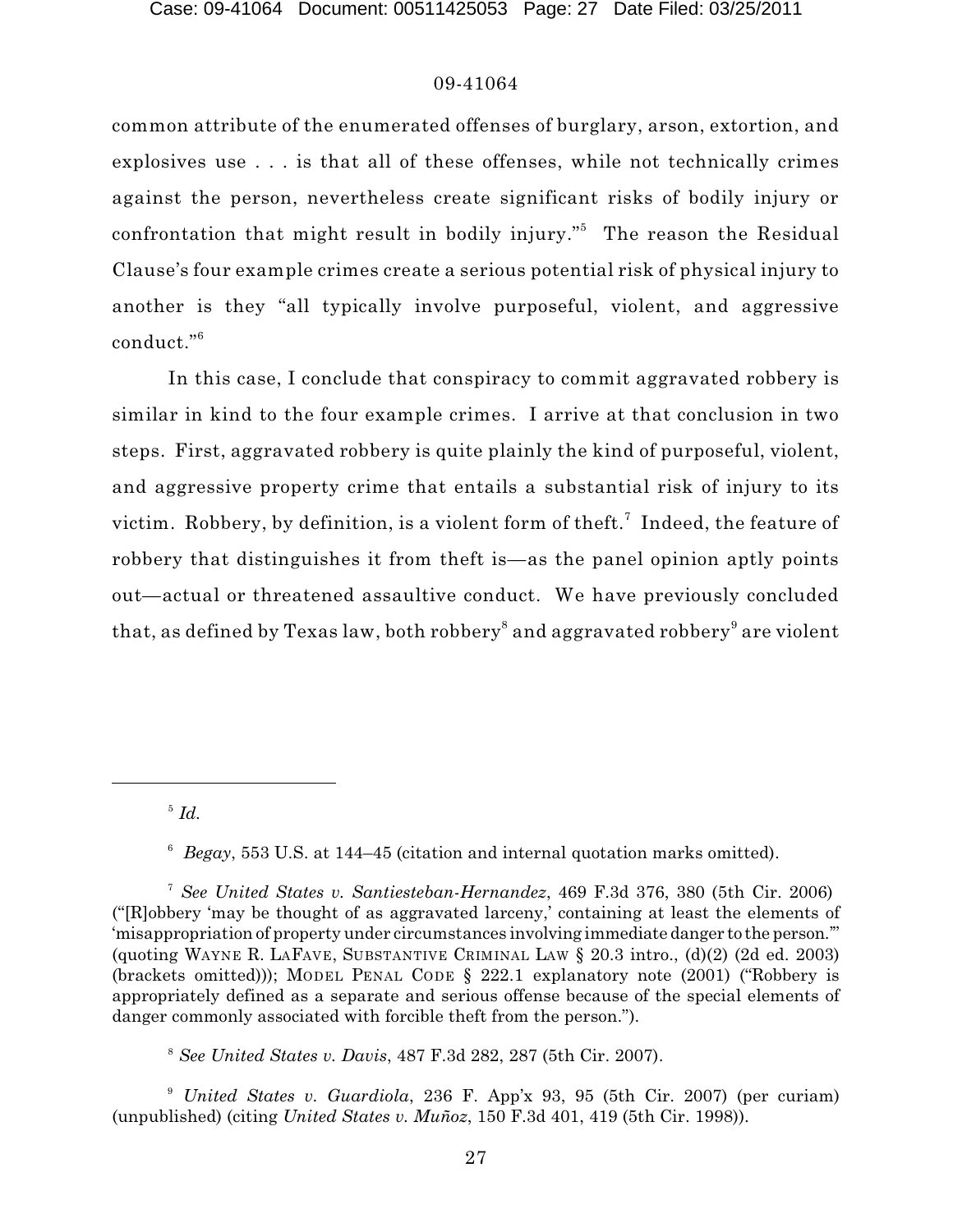felonies under the Residual Clause, and the statutory history of the ACCA supports that conclusion.<sup>10</sup>

In turn, conspiracy to commit aggravated robbery is the same kind of crime as aggravated robbery. A criminal conspiracy derives its nature from the crime whose commission is the conspiracy's object. $^{11}$  To ignore the target offense when determining a conspiracy's violent or nonviolent character would be to ignore the very aspect of the conspiracy that makes it criminal. It follows that a Texas conviction of conspiracy to commit aggravated robbery is similar in kind to the four offenses enumerated in  $\S 924(e)(2)(B)(ii)$ .

The second step asks whether conspiracy to commit aggravated robbery poses a degree of risk that is similar to the degree of risk posed by the four example crimes. To determine whether conspiracy to commit aggravated robbery creates a sufficiently serious potential risk of physical injury to another, we compare the risk it poses to the risk "posed by its closest analog among the enumerated offenses." $^{12}$  One of the enumerated offenses is extortion, which the Supreme Court has equated with robbery.<sup>13</sup> Thus, we need only determine

<sup>&</sup>lt;sup>10</sup> See James, 550 U.S. at 200–01 (noting that the original version of the ACCA provided enhanced penalties based on two prior convictions for "any robbery or burglary offense" and that the 1986 amendment to the ACCA, which replaced that language with the Residual Clause, was "for the purpose of expanding the range of predicate offenses" (citations and internal quotation marks omitted)).

<sup>&</sup>lt;sup>11</sup> See TEX. PENAL CODE  $\S$  15.02(d) (providing that a conspiracy offense is punishable as a felony that "is one category lower than the most serious felony that is the object of the conspiracy"); 15A C.J.S. *Conspiracy* § 98 ("Although criminalization of conspiracy punishes the inchoate offense by prosecuting the agreement itself, separating and stigmatizing jointly planned criminal activity prior to its completion, the crime of conspiracy is directed at the intended result of that agreement." (footnote omitted)).

<sup>&</sup>lt;sup>12</sup> James, 550 U.S. at 203.

<sup>&</sup>lt;sup>13</sup> Compare Begay, 553 U.S. at 145 (defining extortion as "purposely' obtaining property of another through threat of, *e.g.*, inflicting 'bodily injury' (quoting MODEL PENAL CODE § 223.4 (1985))*, with* TEX. PENAL CODE § 29.02(a)(2) (defining robbery as "intentionally or knowingly threaten[ing] or plac[ing] another in fear of imminent bodily injury or death" while "in the course of committing theft . . . and with intent to obtain or maintain control of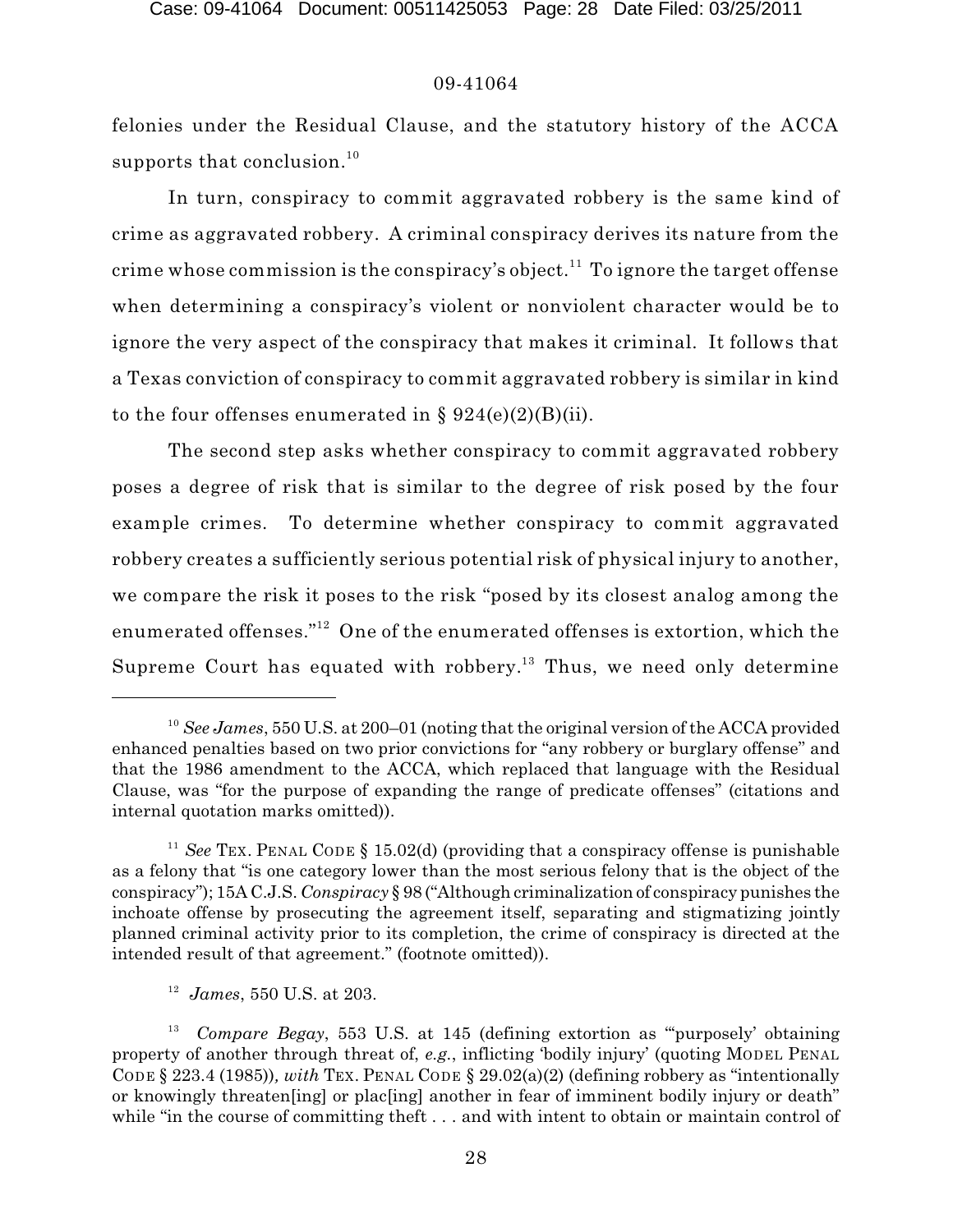whether conspiracy to commit aggravated robbery poses a similar degree of risk as aggravated robbery itself.

In my view, the United States Sentencing Commission has answered this question for us. The ACCA's definition of "violent felony" is identical in all respects material to this appeal to the definition of "crime of violence" found in § 4B1.2(a) of the Sentencing Guidelines. On numerous prior occasions we have "applied our holdings under the residual clause of the ACCA to analyze the definition of crimes of violence under  $\S$  4B1.2, and vice versa."<sup>14</sup> The Commission, "'which collects detailed sentencing data on virtually every federal criminal case, is better able than any individual court to make an informed judgment about the relation between' a particular offense and 'the likelihood of accompanying violence."  $^{15}$  And the Commission has defined the term "crime of violence" in § 4B1.2(a) to include the offense of conspiring to commit a crime of  $\rm{violet.}^{16}$ 

When the Sentencing Guidelines use a term such as "conspiracy" to describe an offense, we employ a "'common sense approach'" based on the term's "'generic, contemporary meaning'" to determine whether it encompasses a particular state's version of that offense.<sup>17</sup> In my view, the generic, contemporary definition of a criminal conspiracy includes a requirement that at

the property").

*United States v. Mohr*, 554 F.3d 604, 609 n.4 (5th Cir.) (collecting cases), *cert. denied*, 14 130 S. Ct. 56 (2009).

<sup>&</sup>lt;sup>15</sup> James, 550 U.S. at 206 (quoting *United States v. Doe*, 960 F.2d 221, 225 (1st Cir. 1992) (Breyer, C.J.)).

 $^{16}$  U.S. Sentencing Guidelines Manual § 4B1.2 cmt. n.1 (2010).

*United States v. Hernandez-Galvan*, 632 F.3d 192, 196 (5th Cir. 2011) (quoting *United* <sup>17</sup> *States v. Moreno-Florean*, 542 F.3d 445, 449 (5th Cir. 2008)).